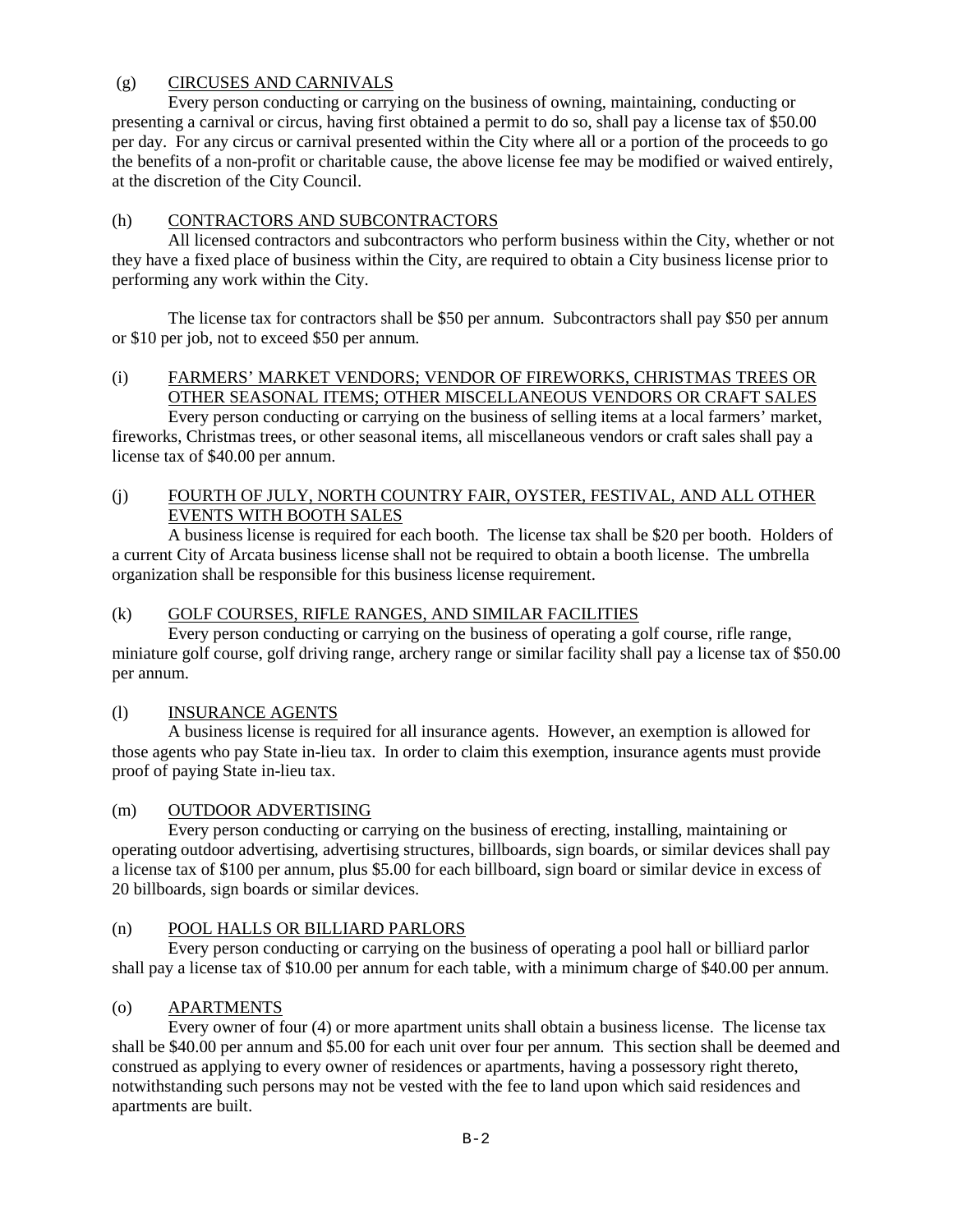# (p) ROOMING AND RENTAL HOUSES

 Every owner of a house who is renting to five (5) or more unrelated tenants shall obtain a business license. The license tax shall be \$40.00 per annum and \$2.00 per annum for each tenant in excess of five.

# (q) MINI STORAGE

 Every person conducting or carrying on the business of mini storage shall pay annual license tax of \$40.00 for less than 20 units, \$50.00 for 21 to 40 units; \$75.00 for more than 40 units.

### (r) HOTELS, MOTELS, MOBILE HOME PARKS

 Every person conducting, operating, or carrying on the business of a hotel, motel or mobile home park, having four or more units, shall pay annual license tax of \$40.00 plus \$2.00 per annum for each unit or space in excess of four.

# (s) VEHICLES FOR HIRE

The owner or lessee of any vehicle having a permit under Title VI, Chapter 2, Article 1 of the Municipal Code shall pay an annual vehicle license fee of \$30.00 for each vehicle operated. This fee is payable on or before the first day of January each year.

The initial driver's permit fee is \$50.00, plus the fee charged by the Department of Justice for the processing of the fingerprints. Thereafter, on or before the first day of January of each year, the driver's permit must be renewed for an annual renewal fee of \$25.00. Failure to renew driver's and/or vehicle permits by February 1 shall result in a penalty of 100 percent of the fees due.

All drivers operating a vehicle for hire within the City of Arcata are required to possess a valid Driver's Permit, with the exception of any public transit authority or those quasi-public agencies that have a Department of Transportation program.. Drivers operating without a valid driver's permit will be required to obtain said permit and fees shall be doubled.

# (t) PEDICAB

The owner of any pedicab having a permit under Title VI, Chapter 2, Article 2 of the Municipal Code shall pay an annual vehicle license fee of \$30.00 for each vehicle operated. This fee is payable on or before the first day of January each year.

The initial operator's permit fee is \$50.00, plus the fee charged by the Department of Justice for the processing of the fingerprints. Thereafter, on or before the first day of January of each year, the operator's permit must be renewed for an annual renewal fee of \$25.00. Failure to renew operator's and/or owner's permits by February 1 shall result in a penalty of 100 percent of the fees due.

All driver's operating a pedicab in such a manner as to engage in the business of carrying passengers for hire within the City of Arcata, are required to possess a valid operator's permit. Person's operating without a valid operator's permit will be required to obtain said permit and fees shall be doubled.

# **SECTION 2. CHARGES FOR PHOTOCOPYING, MAILING OF PRINTED MATERIAL, MAPS, DOCUMENTS AND REPORTS**

 The following charges are hereby established for the photocopying and mailing of printed material (not applicable to news media and not applicable to allied agencies in case of police reports for investigative purposes):

- 1. COPYING (Non-Police)
	- a) 1 or more copies  $$ 0.10$  each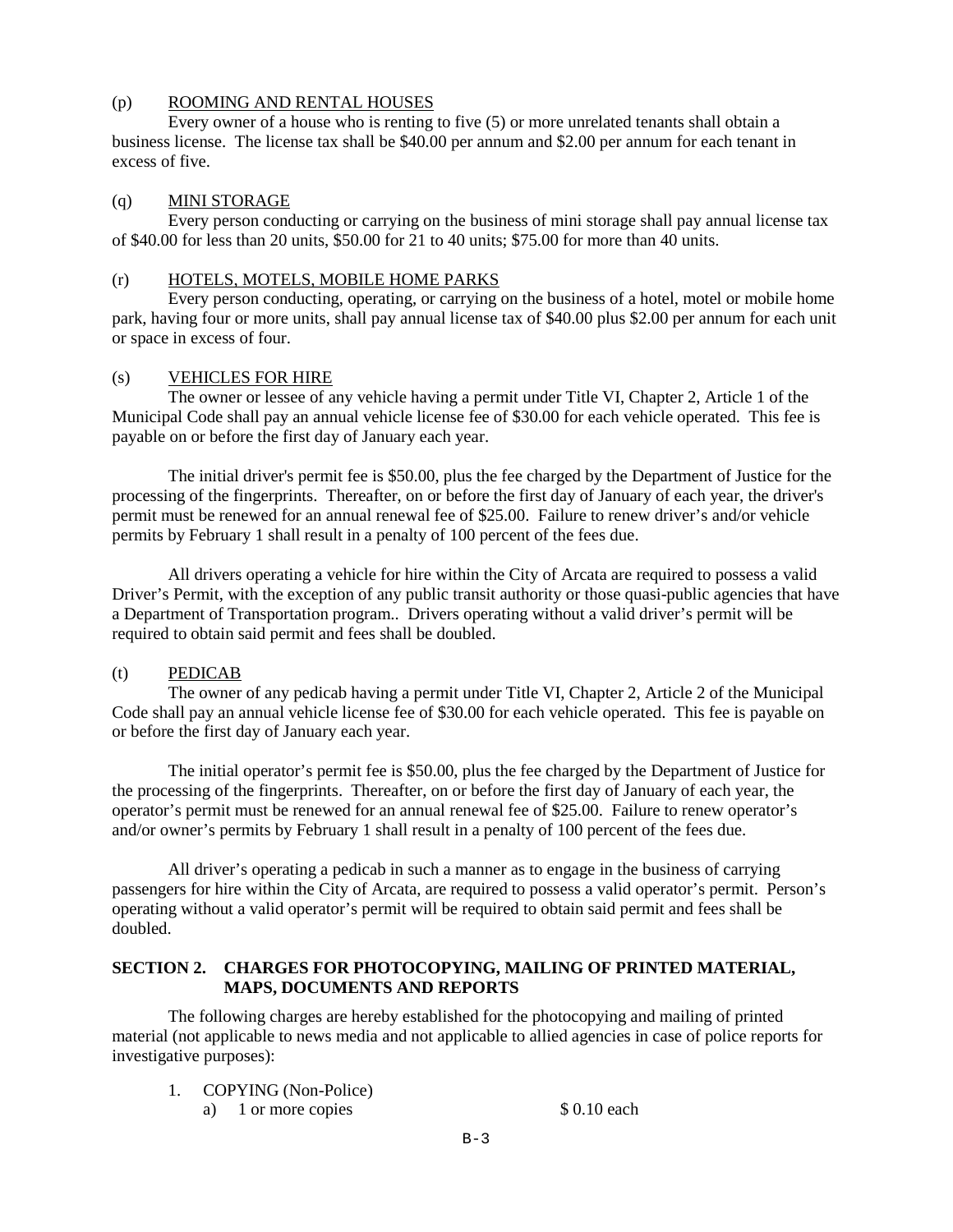|                  | c)<br>$\rm d$<br>e)<br>f) | Plot Engineering/Scan Drawing (24"x 36")<br>Disk copy of Electronic Data<br>DVD copies<br>Re-issuance of W-2 Statements                                         | \$5.10/ sheet plus labor costs<br>\$6.50/ disc plus labor costs<br>\$5.15/disc<br>$$5.40/M-2$ statement |
|------------------|---------------------------|-----------------------------------------------------------------------------------------------------------------------------------------------------------------|---------------------------------------------------------------------------------------------------------|
| 2.               | a)                        | POLICE REPORTS, VERIFICATIONS, COPYING (Not applicable to California law<br>enforcement agencies for investigative purposes)<br><b>Traffic Accident Reports</b> |                                                                                                         |
|                  |                           | i. Current<br>ii. Archived                                                                                                                                      | $$15.00$ /report<br>\$20.00/report                                                                      |
|                  | b)                        | Police Reports                                                                                                                                                  |                                                                                                         |
|                  |                           | i. Current<br>ii. Archived                                                                                                                                      | \$.10/ page (\$15.00 minimum)<br>\$.10/page (\$20.00 minimum)                                           |
|                  |                           |                                                                                                                                                                 | labor and material costs                                                                                |
|                  | c)<br>$\mathbf{d}$        | Copies of Tapes, Photos, CDs<br>Records Research                                                                                                                | labor costs                                                                                             |
|                  | e)                        | <b>Incident Verifications</b>                                                                                                                                   | \$15.00/incident                                                                                        |
|                  | $f$ )                     | <b>Clearance Letters</b>                                                                                                                                        | \$15.00                                                                                                 |
|                  | (g)                       | <b>Records Checks</b>                                                                                                                                           | \$15.00                                                                                                 |
|                  | h)                        | <b>Subpoenaed Reports</b>                                                                                                                                       | \$22.00/hour plus \$.10/page                                                                            |
|                  |                           |                                                                                                                                                                 |                                                                                                         |
| 3.               |                           | <b>ENVELOPES</b>                                                                                                                                                |                                                                                                         |
|                  | a)                        | Letter Size                                                                                                                                                     | \$.12/each<br>\$ .25/each                                                                               |
|                  | b)                        | Large Manila                                                                                                                                                    |                                                                                                         |
| $\overline{4}$ . |                           | <b>BUSINESS LICENSE MAILING LIST</b>                                                                                                                            |                                                                                                         |
|                  | a)                        | <b>Standard List on Paper</b>                                                                                                                                   | \$51.00/list                                                                                            |
|                  | b)                        | <b>Standard List Electronically Transmitted</b>                                                                                                                 |                                                                                                         |
|                  |                           | or CD/Diskette                                                                                                                                                  | \$13.25/list                                                                                            |
|                  | $\mathbf{c})$             | Customized List on CD/Diskette                                                                                                                                  | \$26.50/list                                                                                            |
|                  | d)                        | <b>Customized Electronically Transmitted</b>                                                                                                                    | \$26.50/list                                                                                            |
| 5.               |                           | MAPS, DOCUMENTS AND REPORTS                                                                                                                                     |                                                                                                         |
|                  |                           | LUDG/LUC                                                                                                                                                        | \$30.00                                                                                                 |
|                  |                           | State of the City Report                                                                                                                                        | \$5.85                                                                                                  |
|                  |                           | City of Arcata Street Map                                                                                                                                       | \$1.00                                                                                                  |
|                  |                           | General Plan without Map                                                                                                                                        | \$40.00                                                                                                 |
|                  |                           | General Plan Maps                                                                                                                                               | \$3.70                                                                                                  |
|                  |                           | <b>Forest Management Plan</b>                                                                                                                                   | \$10.50                                                                                                 |
|                  |                           | <b>Electronic and Computer Data Printouts</b>                                                                                                                   | \$ 3.35/page plus labor costs                                                                           |
|                  |                           | <b>GIS Special Requests</b>                                                                                                                                     | Labor plus material costs                                                                               |
|                  |                           | <b>Additional Overlays</b>                                                                                                                                      | \$14.67/sheet                                                                                           |
|                  |                           | Full Color Reduction (11"x17")                                                                                                                                  | $7.69$ /sheet<br>\$                                                                                     |
|                  |                           | Black and White (1:4.800 or 1:12.000)                                                                                                                           | $6.07$ /sheet<br>\$                                                                                     |
|                  |                           | Color Zoning Map $(24"x36")$                                                                                                                                    | \$22.26/sheet                                                                                           |
|                  |                           | Color zoning Map $(11" x 17")$                                                                                                                                  | $3.19$ /sheet<br>S                                                                                      |
|                  | Other                     |                                                                                                                                                                 | \$ 0.12/page plus labor costs                                                                           |
|                  |                           | City Aerial Photos (Compact Disc)                                                                                                                               | \$27.12/set                                                                                             |
|                  |                           | City Digital Database (Compact Disc)                                                                                                                            | \$20.24/set                                                                                             |
|                  |                           | <b>Open Space Protection Program</b>                                                                                                                            | \$6.38<br>\$62.85/set                                                                                   |
|                  |                           | City Digital Color Ortho Photo<br>City GIS Digital Database                                                                                                     | \$98.06                                                                                                 |
|                  |                           | City Map                                                                                                                                                        | \$<br>1.00                                                                                              |
|                  |                           | <b>Color Copy</b>                                                                                                                                               | $.20$ /page<br>\$                                                                                       |
|                  |                           |                                                                                                                                                                 |                                                                                                         |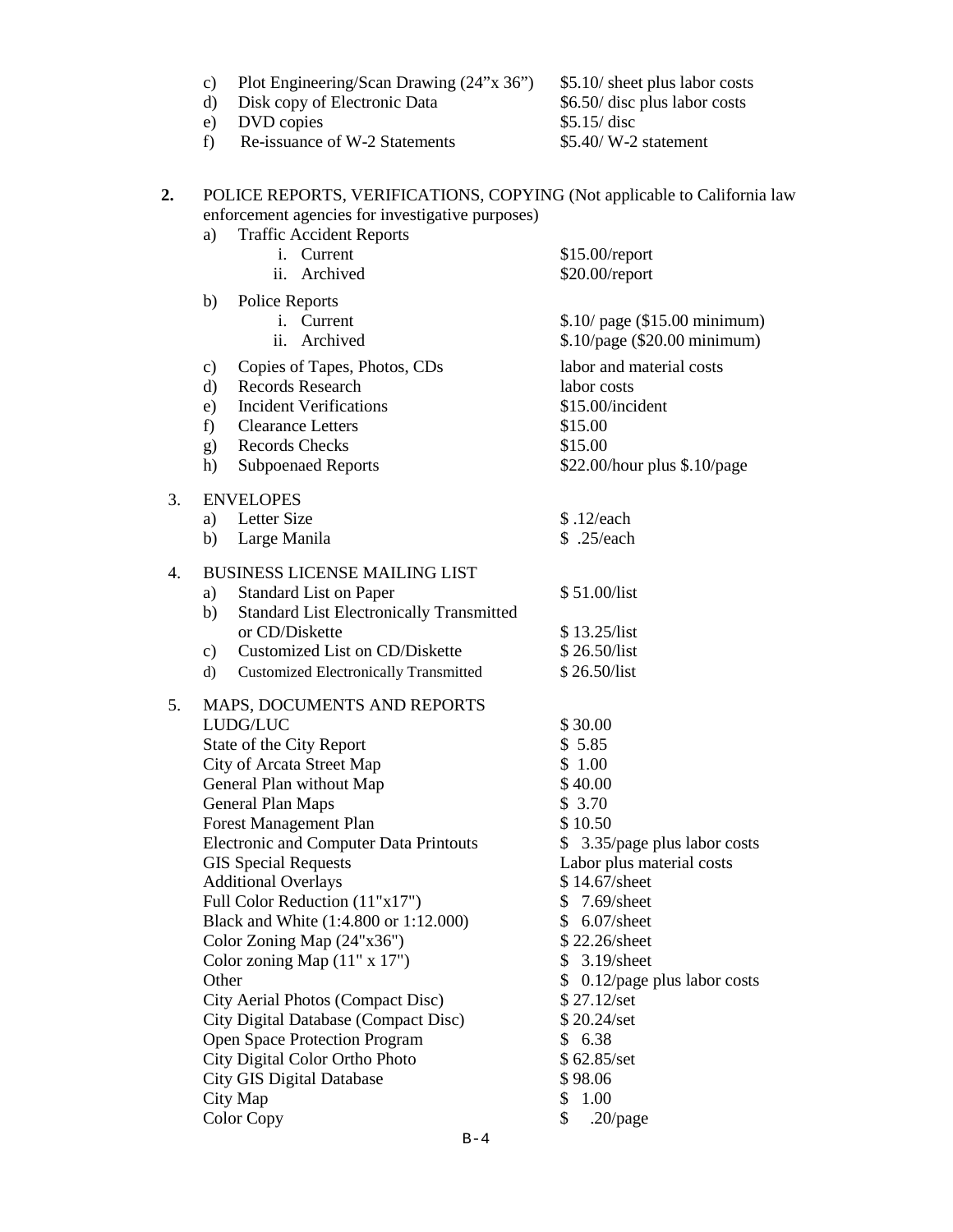| 6.                               | COUNCIL, SUCCESSOR AGENCY, OVERSIGHT<br>BOARD AGENDA, MAILED SUBSCRIPTIONS                                            | \$30.00 per year                           |
|----------------------------------|-----------------------------------------------------------------------------------------------------------------------|--------------------------------------------|
| $7_{\scriptscriptstyle{\ddots}}$ | PLANNING COMMISSION/DESIGN REVIEW<br>AND ALL OTHER CITY COMMISSION OR<br><b>COMMITTEE AGENDA MAILED SUBSCRIPTIONS</b> | $$30.00$ per year                          |
| 8.                               | AUDIO CD COPY OF COMMISSION/COMMITTEE<br><b>MEETING</b>                                                               | \$7.50 per copy                            |
| 9.                               | <b>BUDGET BOOK</b>                                                                                                    | $$31.00$ per copy                          |
| 10.                              | <b>BOOKS</b><br>Bird Guides (retail)<br>Bird Guides (wholesale)                                                       | \$5.00 each plus tax<br>\$2.50 each copies |

#### **SECTION 3. PREFERENTIAL PARKING PERMITS**

 Preferential parking permits are issued in accordance with Ordinance No. 1159 and Resolution No. 890-54. The cost per address for preferential parking permit decals shall be as follows:

|                         | Residential              | Commercial               |
|-------------------------|--------------------------|--------------------------|
| First and Second Permit | $\Omega$                 | $\Omega$                 |
| Third Permit            | \$15                     | \$15                     |
| <b>Fourth Permit</b>    | \$20                     | \$20                     |
| $**5 + Permits$         | \$25 for each additional | \$25 for each additional |
| <b>Guest Permits</b>    | \$15                     |                          |

\*\* Written justification for 5 or more permits shall be submitted to the Police Department for approval.

Preferential parking permits can be obtained at the Finance Department, City of Arcata. The cost for replacement preferential parking permits for commercial businesses shall be \$5.00.

| Large Vehicle Parking Permits for Hotel Arcata | $$120/1st$ day           |
|------------------------------------------------|--------------------------|
|                                                | \$40/each additional day |

### **SECTION 4. TEMPORARY PARKING EXEMPTIONS**

Individuals or businesses may apply at the Police Department for a temporary parking exemption for timed or metered zones. Requests are reviewed on a case-by-case basis and are only granted if there is sufficient demonstration of necessity, including issuance of a valid Encroachment Permit or Building Permit. If an exemption is granted, a fee of \$5 per day per vehicle will be charged.

#### **SECTION 5. BINGO PERMIT FEE (AMC Section 4159)**

 Bingo permit application fees shall be \$50. If the application for a permit is denied, one-half of the fee paid shall be refunded to the organization applying.

### **SECTION 6. RETURNED CHECKS**

 A \$25.00 fee shall be charged on any check returned from the bank for any reason. If turned over for collection, the city shall charge a fee totaling three-times the amount of check, not less than \$100 or more than \$1,500.

# **SECTION 7. NOTARY PUBLIC SERVICES**

 A notary public service fee of \$10 shall be charged for each acknowledgement signature, or oath, or affirmation of jurat performed by a City of Arcata Notary Public.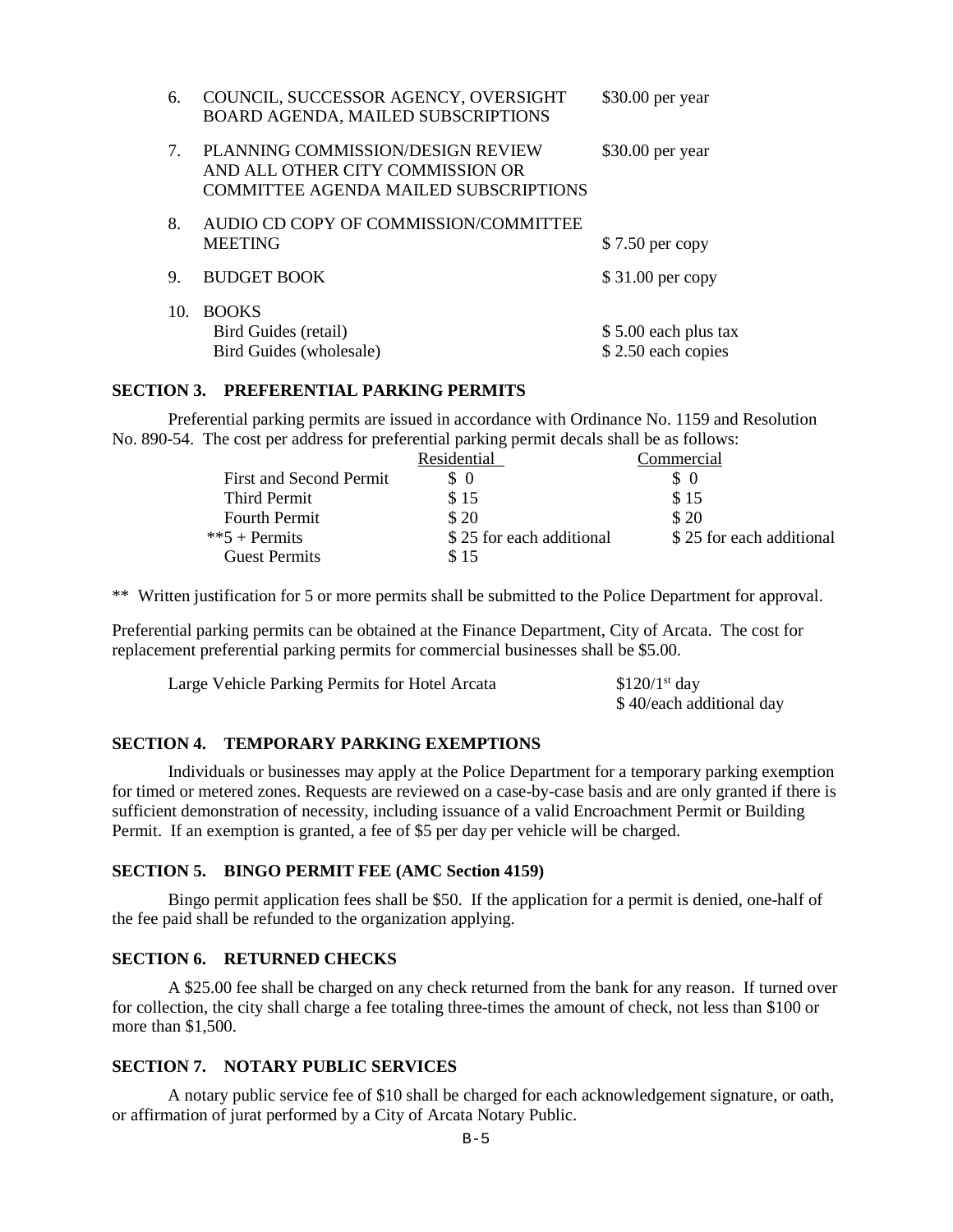### **SECTION 8. CREDIT CARD SURCHARGE**

A fee of 3% shall be imposed on all non-utility credit card transactions in excess of \$500 to cover the costs incurred by the City.

### **SECTION 9. WASTEWATER COLLECTION SYSTEM CONNECTION FEES**

 The following connection fees and other conditions are applicable to the City of Arcata community wastewater collection system. These fees shall be paid and/or conditions shall be met prior to issuance of any connection permits:

(a) Installation of a lateral sewer and clean-out from an existing community sewer shall be made by City forces to the property line with the following fees assessed:

| <b>Classes of Sewer Connection</b>       | Size     | <u>Fee</u>                   |
|------------------------------------------|----------|------------------------------|
| Single Family Residence and<br>All Other | diameter | Up to 6" $$6,545 + 3,148 **$ |

- (b) Installation of a clean-out at the property line may be made in the case of existing laterals, with the work performed by City forces. For existing laterals requiring no concurrent repair of the lower lateral section, a fee of \$1,120 per clean-out shall be assessed and an additional fee of \$638.76 if the concrete sidewalk must be replaced as part of the lateral installation (up to 30 SF). For existing laterals requiring concurrent repair of the lower lateral section, a fee of \$3,397.28 per clean-out shall be assessed and an additional fee of \$638.76 shall be applied if the concrete sidewalk must be replaced as part of the lateral installation (up to 30 SF).
- (c) When a sanitary sewer and lateral is installed by a developer and are in place, the connection fee shall be  $$3,148 + $3,148**$
- (d) If a parcel was connected to sanitary sewer, but lateral was abandoned and a new lateral is required with work performed by City forces, a fee of \$3,397.28 and \$3,148.33\*\* shall be assessed.

\*Size of lateral shall be determined by the City Engineer

\*\*Residential 2nd Unit & Commercial Additional Charges

**Secondary Dwellings –** additional charge of \$3,148.33 shall be assessed per parcel for second units.

**Residential/Commercial** – additional charge of \$3,148.33 per every 18 fixture units or fraction thereof beyond an initial 18 fixture units. Fixture units shall be calculated using the most current UPC Table 7-3 or by a licensed engineer or architect.

All sewer applications will expire after two (2) years from date of payment. An extension may be granted applicant pays difference between previous and current fees. Payment must be made within 6 months of expiration of permit.

# **SECTION 10. PRIVATE SEWAGE DISPOSAL SYSTEM INSPECTION FEES**

A fee of \$1,193 shall be paid to the City for reviewing plans and specifications, issuing a permit and inspecting the installation of a private sewage disposal system.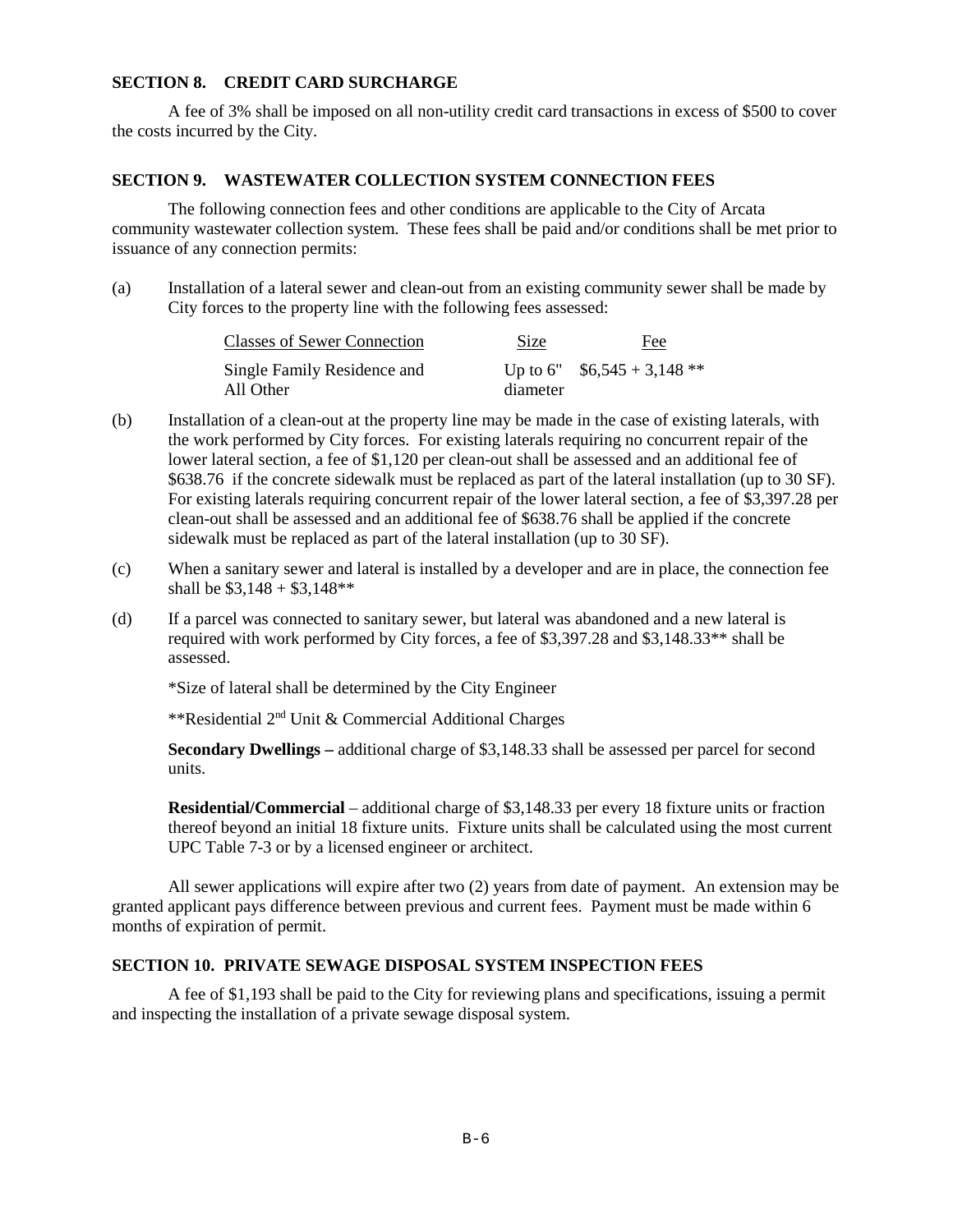# **SECTION 11. DISCHARGE OF HOLDING TANK WASTES**

Discharge of Holding tank wastes shall be charged the following:

Septage: The following fees shall be assessed for dumping of septage: \$885 per 1,000 gallons, prorate dump cost to tank size if larger or smaller than 1,000 gallons, but not less than \$270. In no case shall septage hauled from outside the City's service boundaries be accepted.

Mobile and Self-haul: The following fees shall be assessed for dumping Food Service Establishment (FSE) mobile holding tank or hydromechanical grease trap self-cleaning wastewater: \$30.36 per month for not more than 1 use per day of the City operated dump station located at the Intermodal Transit Center in accordance with the use limitations. Each use of the dump station is limited to volumes equal to or less than 100 gallons

### **SECTION 12. WASTEWATER USER CHARGES**

 The following definition shall apply with regard to the schedule of wastewater user charges set forth later in this section:

- 1. Residential Residential users are those utility customers whose water consumption is primarily for residential purposes only. This class of users includes single-family residences, duplexes, triplexes, and other multi-family residential structures such as apartments, condominiums, etc. This class of user also includes mobile home parks, but does not include any other commercial, industrial or educational users. Wastewater strength characteristics from this user class shall not exceed 250 ppm BOD and/or 200 ppm SS.
- 2. Low Strength Commercial Strength characteristics from this user class may not exceed 150 ppm BOD and/or 150 ppm SS. This user group is composed of businesses such as, but not limited to: car wash, church, department stores, laundromats, professional offices, realtors, retail stores, and theaters.
- 3. Medium-Strength Commercial Strength characteristics from this user class may not exceed 350 ppm BOD and/or 350 ppm SS. This user group is composed of businesses such as, but not limited to: bars without dining facilities, convalescent homes, hair shops, hospitals, hotels without dining facilities, repair shops, service stations, and markets without garbage disposals.
- 4. High-Strength Commercial Strength characteristics from this user class may not exceed 700 ppm BOD and/or 700 ppm SS. This user group is composed of businesses such as, but not limited to: auto steam cleaning, bakeries, commercial laundries, dairies, hotels with dining facilities, laboratories, markets with garbage disposals, mortuaries, and restaurants.
- 5. Universities and Schools Educational facilities are those living units or structures utilized primarily for educational purposes, with residential units incidental to the primary use. The minimum size of the lot containing the educational facilities shall be one acre. Strength characteristics from this user class may not exceed 250 ppm BOD and/or 250 ppm SS.
- 6. Industrial An industrial user is a user which may, from time to time, or continuously discharge effluent into the wastewater collection system and/or the wastewater treatment plant which requires treatment procedures not normally utilized by other user classes. Wastewater charges shall be in accordance with those for commercial users.
- 7. Remediated Groundwater Remediated groundwater is treated contaminated groundwater resulting from a groundwater treatment system.
	- a) One-time discharge is defined as remediated groundwater discharged on a one-time basis, not to exceed 48 hours, in the amount less than 25,000 gallons.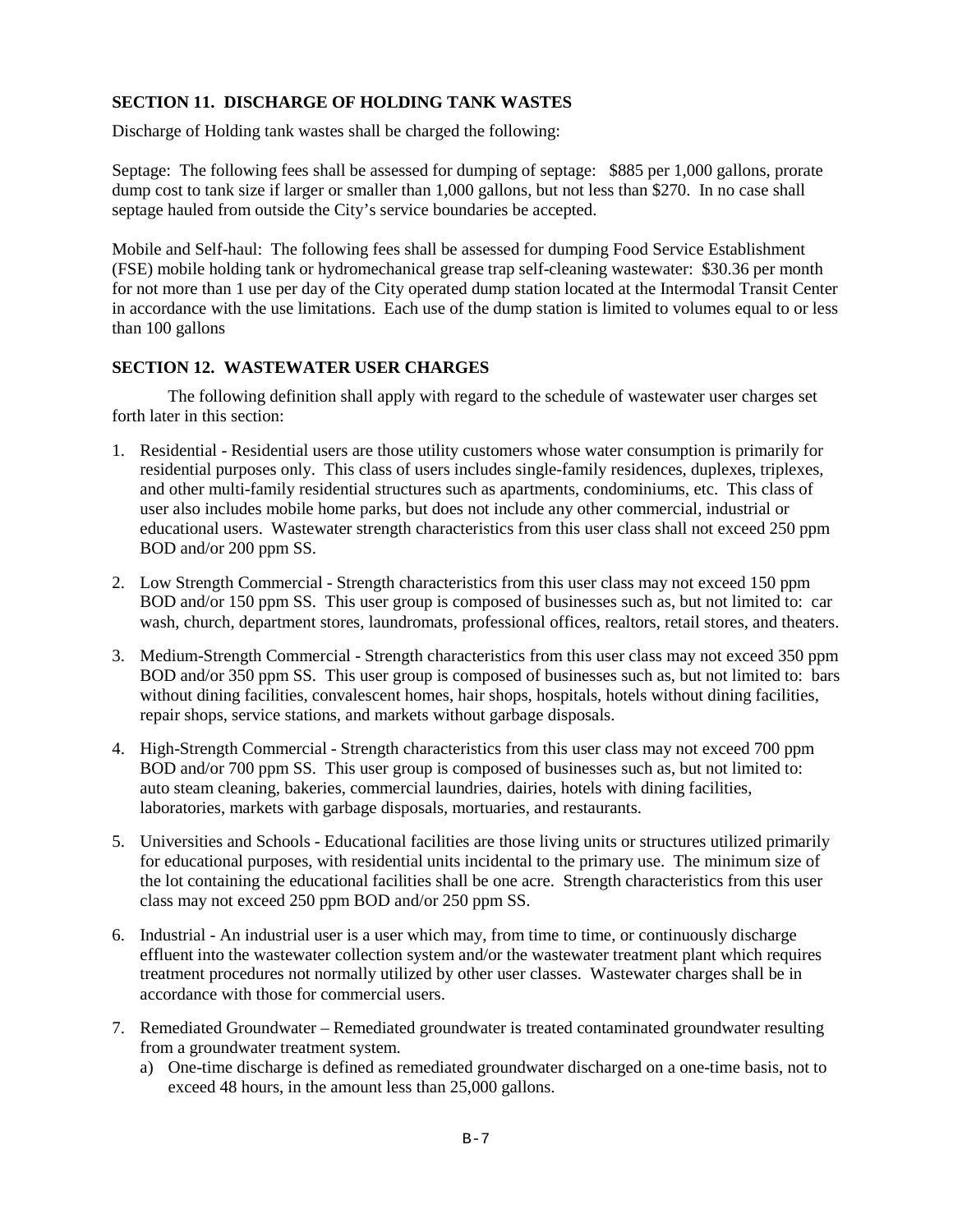b) Continuous discharge is defined as remediated groundwater discharged for a period to be approved by the Director of Environmental Services.

The monthly schedule of wastewater user charges is hereby adopted as follows:

- 1. Residential A base charge of \$40.17 per month for the first 400 cubic feet of water consumption. All remaining water consumption is \$6.17 per 100 cubic feet. Excess sewer consumption charges will be waived for customers who provide a written statement from a medical doctor indicating the medical necessity for excess water use.
- 2. Low Strength Commercial A base charge of \$41.60 per month for the first 500 cubic feet of water consumption. All remaining water consumption is \$5.73 per 100 cubic feet.
- 3. Medium-Strength Commercial A base charge of \$41.60 per month for the first 400 cubic feet of water consumption. All remaining water consumption) is \$6.74 per 100 cubic feet.
- 4. High-Strength Commercial A base charge of \$41.60 per month for the first 200 cubic feet of water consumption. All remaining water consumption is \$11.12 per 100 cubic feet.
- 5. Any public or private educational facility may, in lieu of accepting a 10% allowance for irrigation, meter its wastewater discharge at its expense. Such metering shall be performed in a manner satisfactory to the Director of Environmental Services. Such actual discharge volume would be used in lieu of the 90% of water consumption for computing sewer service charges due.
- 6. All Water Use Base Charge All water users within the City limits shall be charged the monthly user charges for the applicable user class if they are not connected to the wastewater collection system. This user charge shall only be implemented if a property owner fails to connect to the wastewater collection system within 90 days of receipt of notices to do so in accordance with the Arcata Municipal Code.
- 7. Irrigation Allowance For all "residential users", as defined in (a), a winter averaging allowance will be made for irrigation purposes for all billing periods whose billing dates fall within the period of June 1 through September 30. This allowance will be computed based on average usage for the previous February through April period.
- 8. Pretreatment Permit For all commercial and industrial users requiring a pretreatment permit, the permit charges shall be \$417.00 for processing the application and permit. The report charges shall be \$116.00 for each report required by the permit.
- 9. Service Charges A service charge of \$12.00 for turn-on, reconnection, change of service, or other service call related to wastewater accounts will be charged.
- 10. Remediated Groundwater
	- a) One-time discharger shall be charged an application/permit processing fee of \$300 and an associated discharge fee of \$6.33 per 1,000 gallons or part thereof.
	- b) Continuous discharger shall be charged an application/permit processing fee of \$300.00, an associated discharge fee of \$6.33 per 1,000 gallons or part thereof, and a reporting fee (each) of \$153.00.
- 11. Grease Trap or Grease Interceptor Pollution Prevention All Food Service Establishments (FSE) with a grease trap or grease interceptor will be inspected at least annually and a Pollution Prevention Permit will be issued. FSE permits will specify the trap interceptor cleaning frequency. An annual permit fee of \$ 85.00 will be assessed and billed on the sewer bill as a monthly charge of \$7.00.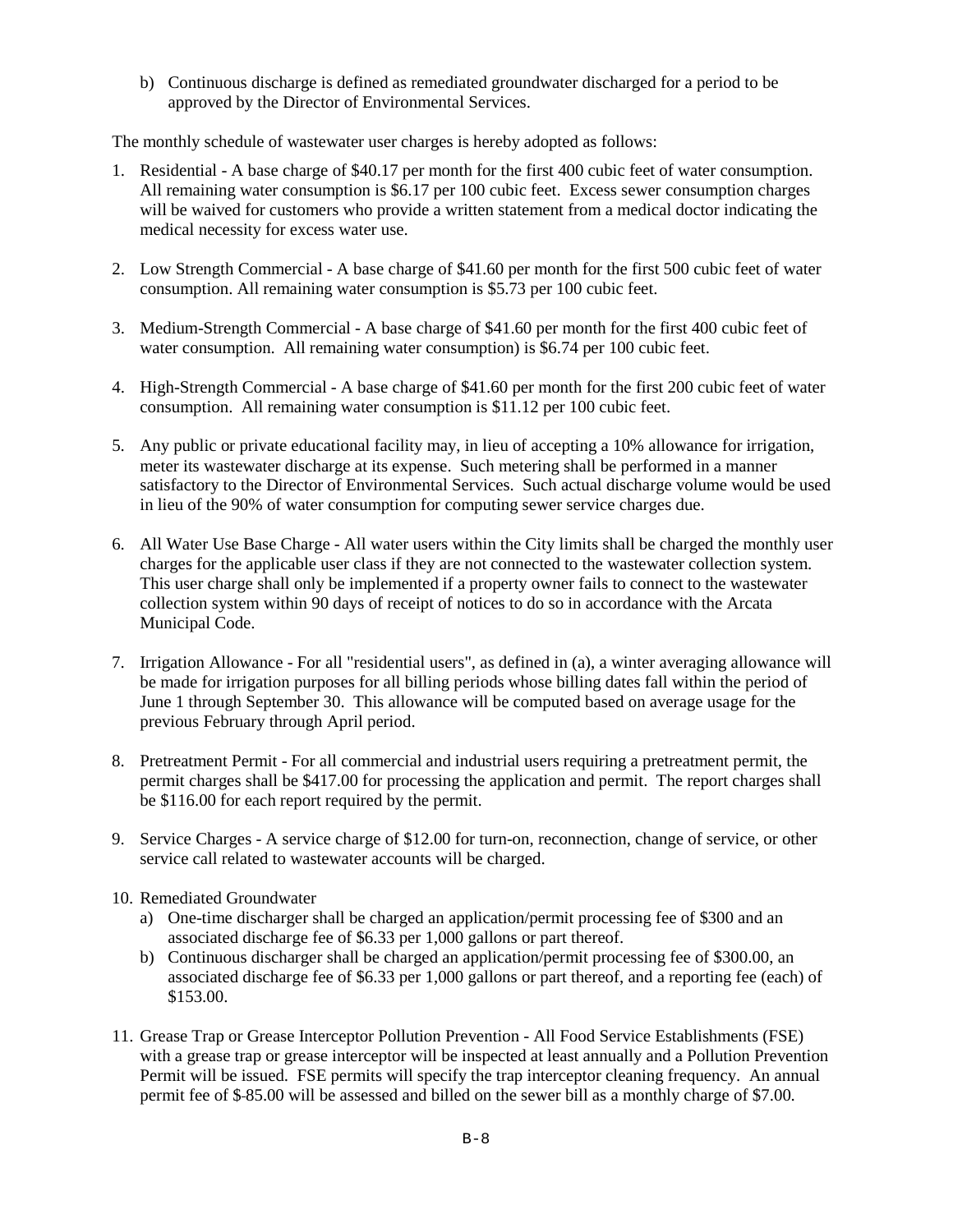#### **SECTION 13. WATER SYSTEM CONNECTION FEES**

 Charges within and without the corporate limits of the City, payable in advance, for the installation of new services and meters, when work is performed by City forces, shall be as follows:

|    | Within the City Limits:           |                                        |  |
|----|-----------------------------------|----------------------------------------|--|
|    | $5/8$ " x $3/4$ " meter installed | $$2,532 + $2,394 *$                    |  |
|    | $3/4$ " x $3/4$ " meter installed | $$2,633 + $2,394 * (Badger, Model 35)$ |  |
|    | 1" meter installed                | $$2,689 + $3,072$ *                    |  |
|    | $1-1/2$ " meter installed         | $\$3.964 + \$4.316*$                   |  |
|    | 2" meter installed                | $$4,340 + $4,447$ *                    |  |
| 2. | Outside the City Limits:          |                                        |  |
|    |                                   |                                        |  |
|    | $5/8$ " x $3/4$ " meter installed | $$2,532+$2,394*$                       |  |
|    | $3/4$ " x $3/4$ " meter installed | $$2,633 + $2,394 * (Badger, Model 35)$ |  |
|    | 1" meter installed                | $$2,689 + $3,072*$                     |  |
|    | $1-1/2$ " meter installed         | $$3,964 + $4,316*$                     |  |
|    | 2" meter installed                | $$4,340 + $4,447$ *                    |  |

In addition to the above, where additional 5/8 by 3/4" services are requested of any size water line, an additional \$279 plus capital connection fee per additional service shall be added to the base connection charge.

\* Capital connection fee for 18 fixture units. Secondary dwelling units additional charge assessed of \$2,475 for capital connection per unit or 18 fixture units based on UPC Table 7-3. More than four (4) meters within City right of way per parcel shall be installed with radio read functionality per City of Arcata specifications. All commercial irrigation will require separate meters for irrigation use only for 5,000 square feet of irrigated area per California Water Code Section 535.

In the case of installations where the meter box and connections are made by the subdivider, the following fees apply:

| 1. | Within the City Limits:        |                                           |
|----|--------------------------------|-------------------------------------------|
|    | $5/8$ " x $3/4$ " meter        | $273 + $2,394$<br>\$                      |
|    | $3/4$ " x $3/4$ " meter        | \$<br>$374 + $2,394 * (Badger, Model 35)$ |
|    | 1" meter                       | $$741 + $3,072$                           |
|    | $1-1/2$ " meter                | $$1,232* + $4,316$                        |
|    | 2" meter                       | $$1,713* + $4,447$                        |
|    | *including coupling            |                                           |
| 2. | <b>Outside the City Limits</b> |                                           |
|    | $5/8$ " x $3/4$ " meter        | $$321 + $2,395$                           |
|    | $3/4$ " x $3/4$ " meter        | $$374 + $2,395 * (Badger, Model 35)$      |
|    | 1" meter                       | $$741 + $3,072$                           |
|    | $1-1/2$ " meter                | $$1,232 + $4,316$                         |
|    | 2" meter                       | $$1,713 + $4,447$                         |

All water applications will expire after two (2) years from date of payment. An extension may be granted if applicant pays difference between previous and current fees. Payment must be made within six (6) months of expiration of permit.

### **SECTION 14. SPLITTING/RELOCATING WATER SERVICE**

The charge for splitting an existing water service shall be actual charge for material, labor and equipment not to exceed the charges for a new service. The charge for relocating an existing service shall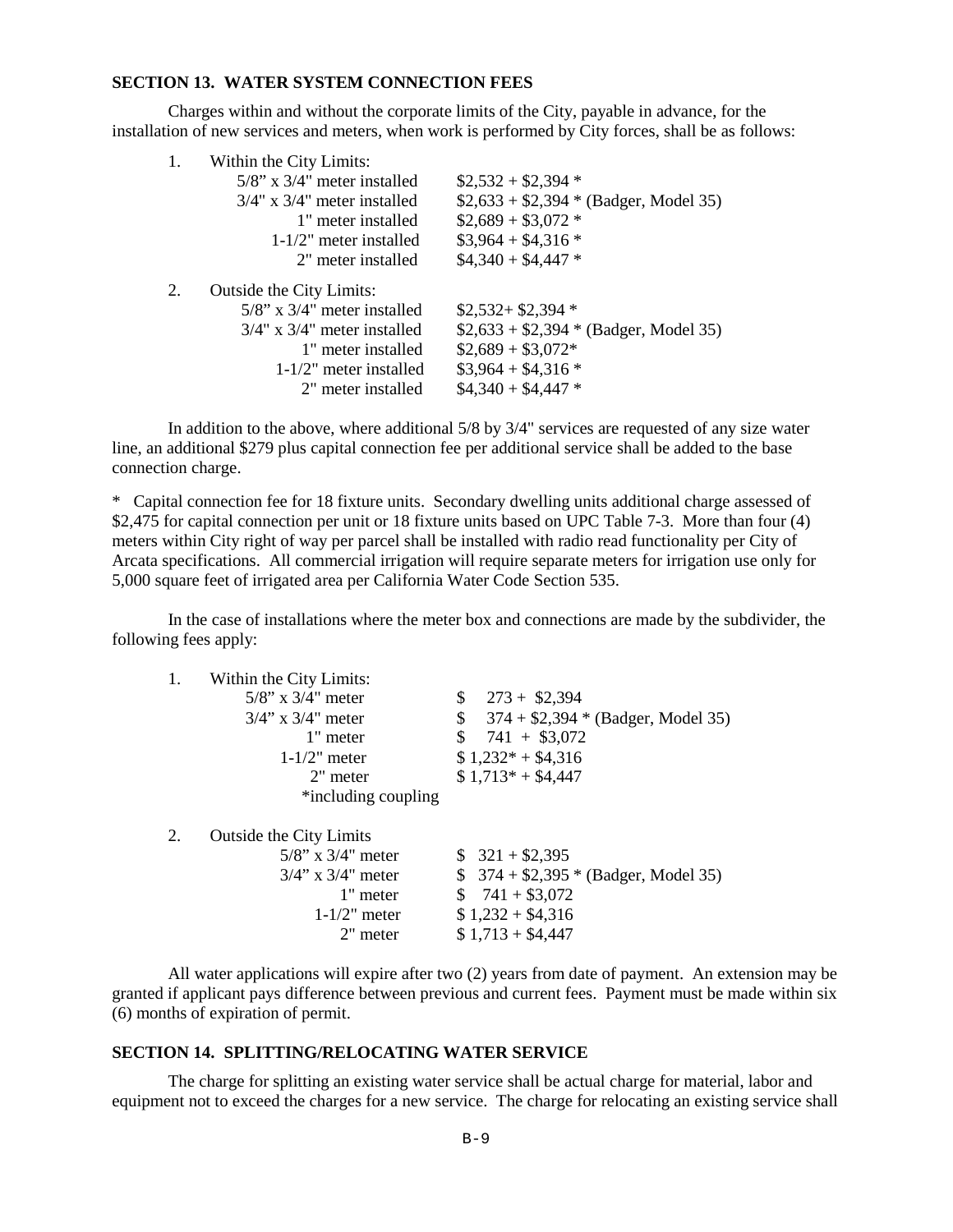be actual costs for material, labor and equipment not to exceed charges for a new service less credit for existing meter (deposit to be determined by City of Arcata).

### **SECTION 15. PRIVATE FIRE PROTECTION SERVICE CHARGES**

The rates for fire service and water consumed by private unmetered fire lines used exclusively for fire protection, whether such lines be connected with automatic sprinkler systems, fire hydrants, or to other types of hose attachments, shall be as follows (Note: Meters are typically required):

| Line Size | <b>Quarterly Rates</b> |
|-----------|------------------------|
| 2"        | \$18                   |
| 3"        | \$27                   |
| 4"        | \$53                   |
| 6"        | \$86                   |
| 8"        | \$144                  |
| 10"       | \$207                  |
|           |                        |

 In addition to the above charges based on line size, a charge of \$14.55 per quarter per acre or part thereof for each service shall be levied.

For private fire protection installed outside of the City limits, an additional \$143 shall be levied.

| Install 4-inch fire line to back of walk | \$6,807 |
|------------------------------------------|---------|
| Install 6-inch fire line to back of walk | \$7.417 |

#### **SECTION 16. WATER SERVICE CHARGES**

 The following monthly stand-by and consumption (quantity) charges for water service constitute the current water service charges for the City of Arcata:

### 1. Meter Rental Charges

| Meter          | Inside      | Outside          |
|----------------|-------------|------------------|
| Size           | City Rate   | <b>City Rate</b> |
| 5/8"           | \$<br>11.14 | \$<br>21.45      |
| 3/4"           | 11.14       | 21.45            |
| 1"             | 24.36       | 37.68            |
| $1\frac{1}{2}$ | 33.57       | 48.13            |
| 2"             | 41.88       | 63.32            |
| 3"             | 241.67      | 322.24           |
| 4"             | 305.22      | 429.72           |
| 6"             | 429.72      | 580.13           |
| 8"             | 600.45      | 762.10           |
| 10"            | 720.27      | 877.85           |

2. Consumption Charges - Single Residential Dwelling Units

| Quantity                     | Inside City Rate       | <b>Outside City Rate</b> |
|------------------------------|------------------------|--------------------------|
| 0-300 cubic feet             | $$2.84/100$ cubic feet | \$2.98/100 cubic feet    |
| $301-400$ cubic feet         | \$3.06/100 cubic feet  | $$3.21/100$ cubic feet   |
| 401-1,000 $\&$ up cubic feet | \$5.99/100 cubic feet  | $$6.30/100$ cubic feet   |

Excess water consumption charges will be waived for customers who provide a written statement from a medical doctor indicating the medical necessity for excess water use.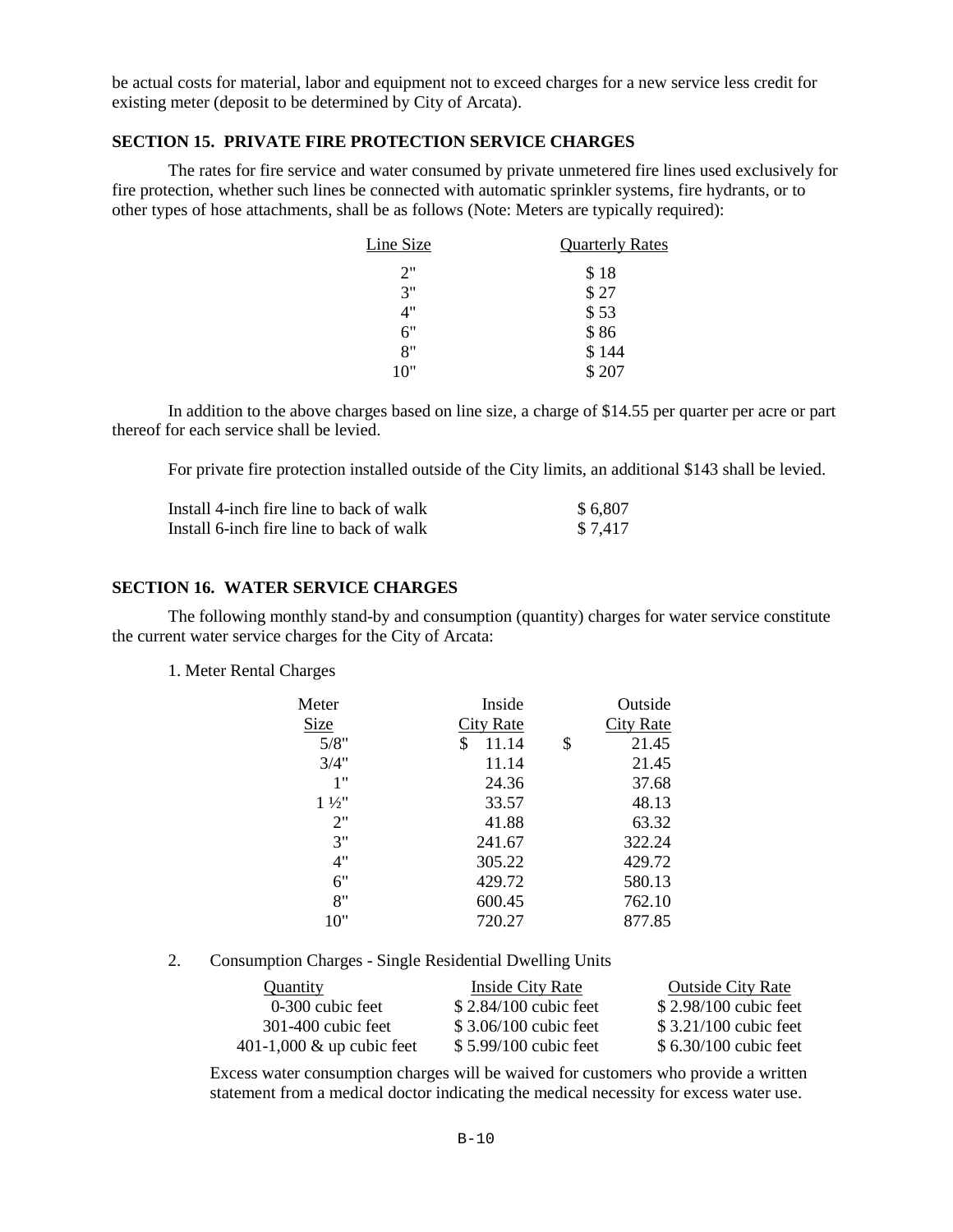3. Consumption Charges – All Customers Except Single Residential Dwelling Units

| <b>Ouantity</b>                   | Inside City Rate       | <b>Outside City Rate</b> |
|-----------------------------------|------------------------|--------------------------|
| $0-1,000 \& \text{up cubic feet}$ | $$5.99/100$ cubic feet | \$7.49/100 cubic feet    |

- 4. Service Charges
	- a) A service charge of \$47.50 for turn-on, reconnection, change of service or other service call-related to water accounts will be charged during normal working hours.
	- b) Temporary water/wastewater services for the purpose of clean and show will be charged in the amount of \$47.50 for a two-week period.
	- c) A service charge of \$195.00 will be charged for reconnection of water service after service has been disconnected for non-payment three or more times.
	- d) A service charge of \$195.00 will be charged to reinstall water meter.
	- e) A service charge of \$276.00 will be charged for turn-on, reconnection, or other service calls related to water accounts performed outside of the City's usual business hours (evenings, weekends and holidays).
	- f) A tampering fee of \$276.00 will be charged for the unauthorized operation of any City owned curb cocks, main cocks, gates on valves; or any interference with meters, their connections, or other parts of the City's water system.

### 5. Water/Wastewater Deposits

A deposit is required at the time a customer signs in for water/wastewater service. The deposit amount is based on the size of the meter.

| Meter Size     | Deposit  |
|----------------|----------|
| Residential    |          |
| 5/8"           | 187.00   |
| 3/4"           | 187.00   |
| Commercial     |          |
| 1"             | 397.00   |
| $1\frac{1}{2}$ | 794.00   |
| 2"             | 1,521.00 |
| $3" - 10"$     | 4,538.00 |

Deposits for meters up to and including 1" will be held for one years or until service is disconnected, whichever is shorter, unless the customer has incurred a late penalty, door tag, or lock off. For those customers with a history of more than one late penalty, the deposit will be held an additional year beginning with the date of the last penalty. The deposit is applied to the current water bill, and carried forward until the deposit is exhausted or the service is discontinued.

For meters of 1-1/2" or greater, the deposit will be held until service is disconnected or transferred. The deposit will earn simple interest of 2% per year after the first year, payable upon disconnection or transfer.

A fee of \$99.00 shall be charged to customers who request to have the meter serving his premises tested.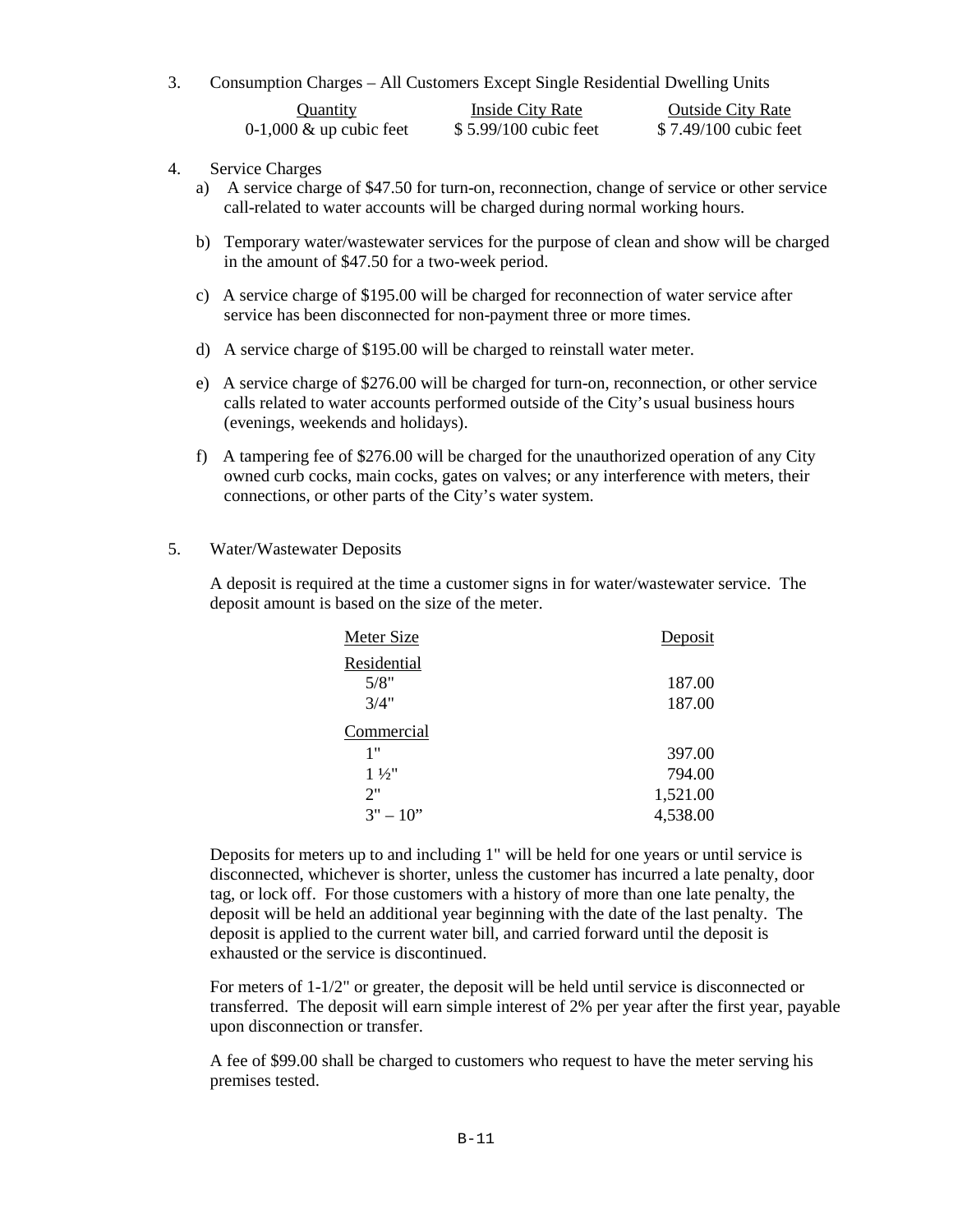- 6. A penalty of 10% of the delinquent amount shall be applied for failure of the customer to pay water service charges within 30 days of due date or failure to comply with water regulations.
- 7. Fees for data logging radio frequency water meter upgrade is \$336.00 for the increased cost of compatible meter parts plus standard service call for installation.

### **SECTION 17. TEMPORARY AND HYDRANT WATER SERVICE**

The water rates for temporary service shall be in accordance with rates for regular service. The minimum charge for water shall be \$40.00. Temporary water service shall mean water service and facilities rendered for construction work and other uses of limited duration, and the water available therefore.

Any person desiring service from a fire hydrant shall pay the following fees:

A deposit, in advance of use, of \$1,895 for the meter.

A charge of \$ 151.00 per service for delivering, connecting, retrieving and/or moving the meter.

For meter use less than one year in duration, there will be a meter rental charge of \$4.95 per day. For meter use exceeding one year in duration, there will be a meter rental charge of \$7.43 per day.

 Any monies due City shall be billed to the user in the customary manner together with the water bill. If the charges do not exceed the \$1,895.00 deposit, the user shall be given a refund.

# **SECTION 18. BACKFLOW PREVENTION DEVICES**

New backflow prevention devices shall be charged a deposit of \$702.33 for residential installations, \$2,926.70 for up to 2" and \$6,231.90 for up to 6". The actual charge will be compiled by the City and a refund made or additional charges assessed upon completion.

 The monthly charge for annual testing, repairs, and/or replacement of residential backflow prevention devices shall be \$6.80 per month.

The charge for annual testing of commercial/industrial backflow prevention devices shall be \$82.00 per test if the City tests the device.

# **SECTION 19. CHARGES FOR BULK COMPOSTAND COMPOST BINS**

The charge for sale of bulk compost to wholesale commercial customers only shall be \$18.52 per cubic yard.

The charge for compost bins for Arcata residents shall be \$23.00 while supplies last. Damaged bins may be sold for \$10.00.

# **SECTION 20. DRAINAGE DEVELOPMENT FEES AND NEW IMPERVIOUS SURFACES**

 A drainage development fee of \$0.10 per square foot shall be paid for all new impervious surfaces; said fee shall be paid before any permits are issued.

# **SECTION 21. ENVIRONMENTAL REVIEW FEES**

The following fees shall apply for Environmental Services Department services:

- 1. General Environmental Review and/or Inspection Fees \$52.00 per hour
- 2. Wetland Mitigation Plan Review (Wetland and Creeks Committee Review) \$99.00 per hour
- 3. Tree Removal Permit Review by Professional Forester calculated \$93.00 per hour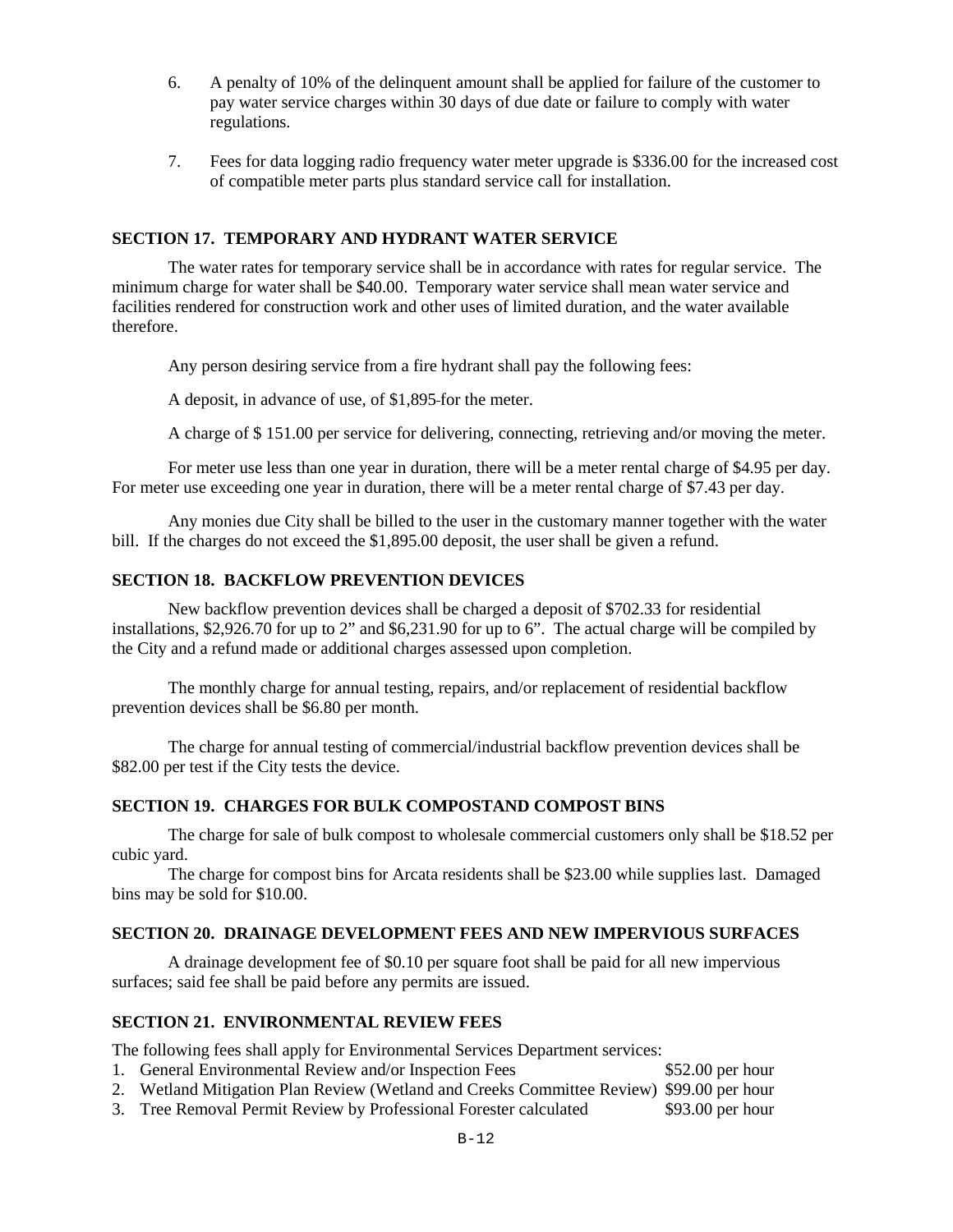- 
- 4. GIS Natural Diversity Database Records Check and GIS Analysis \$49.00 per hour<br>5. GIS/GPS Creek Zone Mapping for Wetland Creek 90.00 minimum fee or fully burdened 5. GIS/GPS Creek Zone Mapping for Wetland Creek Combining Zone Compliance rates, whichever is higher
- 6. Stormwater Best Management Practices Review/Inspection \$54.00 per hour

# **SECTION 22. BUILDING, ELECTRICAL, PLUMBING AND OTHER RELATED PERMIT FEES**

1. PERMIT FEES - GENERAL

All fees for building, electrical, plumbing, mechanical and other related permits shall be increased by 10.0 percent from those identified in the fee structure adopted by the City of Arcata Council as adopted in Resolution No. 101-20 on September 1, 2010. In addition, a fifty dollar (\$50.60) Planning Department review fee shall be assessed to all building permit applications, with the exception of over the counter permits, and a ten dollar (\$10.12) planning database update and maintenance fee shall be assessed to all building and land use permits.

- 2 SEISMIC FEE
	- (a) Group R occupancies, as defined in the 2013 California Building Code, one to three stories in height, except hotels and motels, shall be assessed at the rate of thirteen dollars (\$16) per one hundred thousand dollars (\$100,000), with appropriate fractions thereof.
	- (b) All other buildings shall be assessed at the rate of twenty eight dollars (\$28.34) per one hundred thousand dollars (\$100,000), with appropriate fractions thereof.
	- (c) The fee shall be the amount assessed under paragraph 1 or 2, depending on building type, or fifty cents (\$0.50), whichever is higher.
- 3. CONSTRUCTION & DECONSTRUCTION SURCHARGE

A construction and Deconstruction Solid Waste Fee of 4% shall be applied to the City's basic Building Permit Fee which will be used towards the costs of solid waste diversion programs.

# 4. HOUSE MOVING

A permit fee of \$706 shall be charged.

5. INFORMATION RETRIEVAL

When the time to retrieve information (i.e. plans or specifications) or from computer programs (i.e. database) exceeds 15 minutes, a charge of \$73.37 will be assessed per half hour or fraction thereof.

# 6. BUSINESS LICENSE INSPECTION FEE

Business licenses application or renewal. When a business starts up in an older existing building, the Building Official will determine if an inspection will be required to ensure life-safety and compliance with the building codes. The fee charged for this inspection is \$30 per half hour inspection. (This inspection may be required whether or not the proposed business use differs substantially from the previous use.)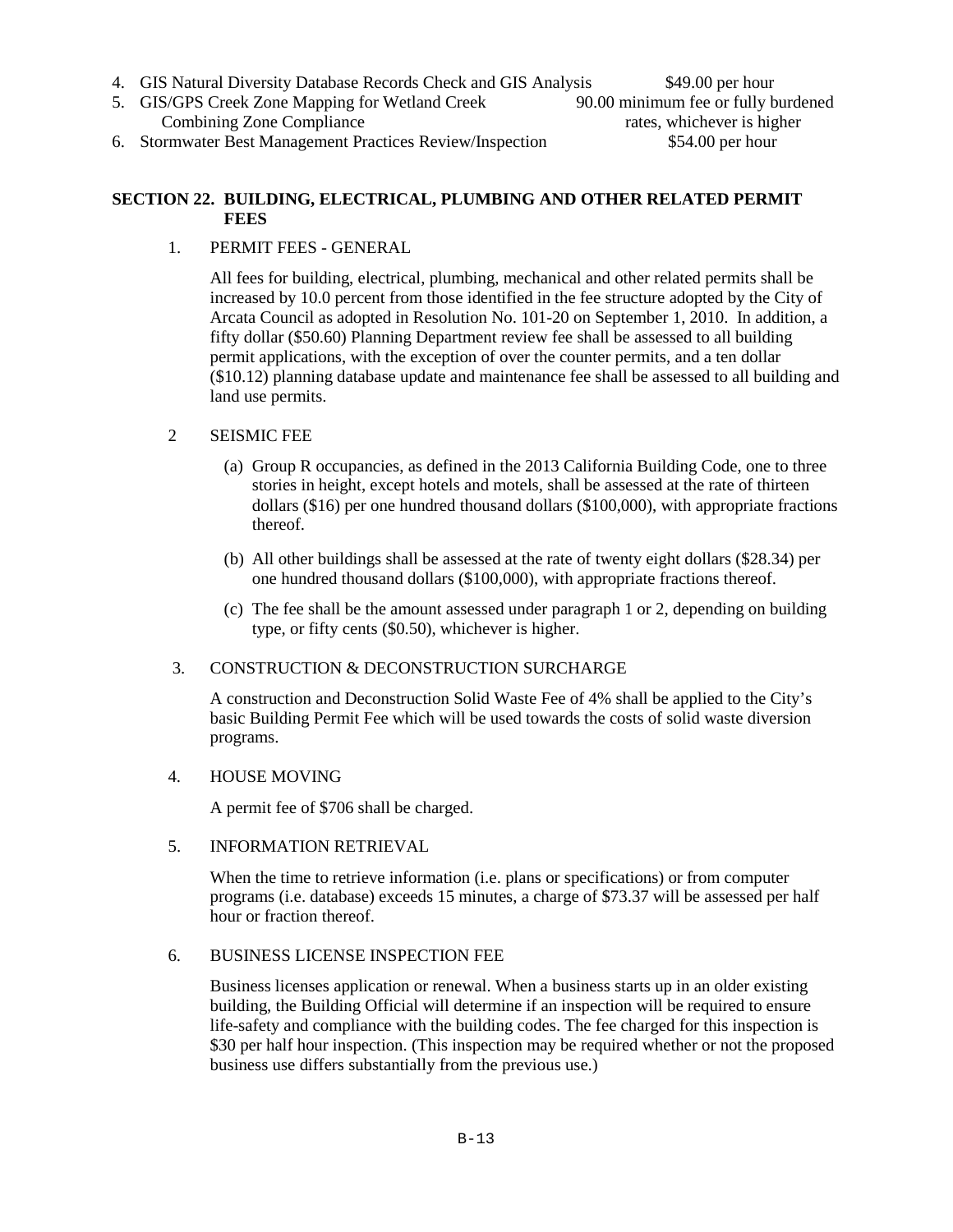### 7. BUILDING PERMIT ADMINISTRATIVE REVIEW

In addition to the fee established in item 1 of Section 23, the following plan check fee shall be collected for all permits if the application is required to be reviewed by the Building Regulation Division.

| (a) Environmental Services Plan Check              | 89.00    |
|----------------------------------------------------|----------|
| (b) Police Department Plan Check                   | 50.00    |
| (c) Engineering Plan Check<br>\$253.00             |          |
| (d) Environmental Services Pretreatment Plan Check | \$488.00 |
| (e) Environmental Services Stormwater Plan Check   | \$180.00 |
| (f) Community Development Plan Check (Small)       | \$137.00 |
| (g) Community Development Plan Check (Large)       | \$400.00 |

 (h) Certified Access Specialist (CASp) Certification: To fund a Certified Access Specialist, as required by Senate Bill 1608, a fee shall be assessed to every commercial project at a rate of \$0.00030 of every dollar of valuation.

# 8. COMMERCIAL CANNABIS ACTIVITY PERMIT FEES

Per Resolution No. 156-40, applications for Commercial Cannabis Activity Permits (CCAP) will be processed upon receipt of an initial application fee of \$2,500 and an annual operating fee of \$4,000 (a total initial cost of \$6,500). For renewal of expired CCAP permits, a renewal application fee of \$300 is required as well as the annual operating fee of \$4,000 (a total renewal cost of \$4,300).

The following administrative permit fees apply to CCAP permit modifications

| (a) Transfer of ownership         | \$500.00 |
|-----------------------------------|----------|
| (b) Change in ownership structure | \$100.00 |
| (c) Change of location            | \$50.00  |
| (d) Change in mailing address     | \$300.00 |
| (e) Change in trade name          | \$50.00  |
| (f) Modification of premises      | \$50.00  |

The operating fee may be refunded if the City denies the application. All other fees are nonrefundable. At the discretion of the Building Official, a fee based on time and materials may be charged in lieu of the initial application fee for very small projects that do not require other permits and/or minimal staff review.

# **SECTION 23. LAND USE DEVELOPMENT FEES**

 A non-refundable deposit, as specified in Resolution No. 078-59 (Planning Fees), is required at application and for post approval review for all land use development permits issued by the City of Arcata. At the discretion of the Community Development Director, in –lieu of the required deposit specified in Resolution 078-59, a fee based on time and materials may be charged for very small projects or land use projects that do not have a permit associated with them. In addition to the Deposit as specified, all actual costs, based on fully burdened rates, shall be paid prior to any Building Permit Certificate of Occupancy. In addition to the fees established in Resolution No. 078-59, the following plan check fees shall be collected for all permits if the application is required to be reviewed by another City Department.

| 1. Zoning Administrator Review |                  |
|--------------------------------|------------------|
| (a) Environmental Services     | 54.00            |
| (a) Police Department          | .00 <sub>1</sub> |
| (b) Engineering                | 86.02            |
|                                |                  |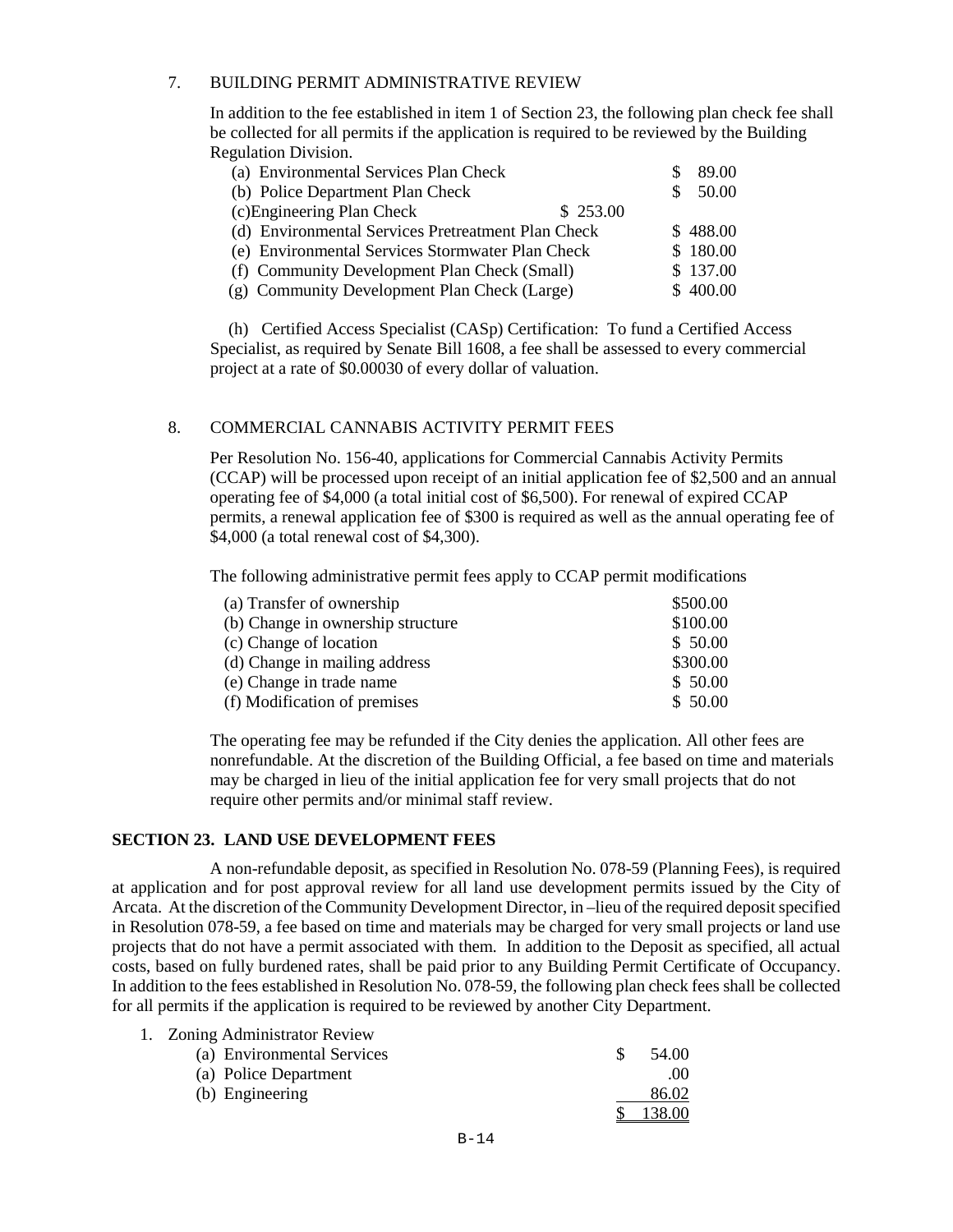| <b>Planning Commission Review</b> |             |
|-----------------------------------|-------------|
| (a) Environmental Services        | 173.00<br>S |
| (b) Police Department             | 50.00       |
| (c) Engineering                   | 253.00      |
|                                   | 471.00      |
| <b>City Council Review</b>        |             |
| (a) Environmental Services        | 269.00      |
| (b) Police Department             | 101.00      |
| (c) City Manager                  | 150.00      |
| (d) City Attorney                 | 200.00      |
| (e) Engineering                   | 253.00      |
|                                   | 967.00      |
|                                   |             |

# **SECTION 24. SURVEYING FEES**

Any time that a record map prepared by a licensed civil engineer or surveyor requires review by the City, the following fee shall apply; and no such map shall be considered until said fee shall have first been paid.

Map Check Fee \$323.84 plus \$108.28/lot

#### **SECTION 25. ENGINEERING FEES**

The following fees shall apply for Department of Building & Engineering services:

- 1. Subdivider's or Improvements Agreement, if prepared by applicant \$ 425.04 (deposit\*)
- 2. Subdivider's or Improvements Agreement, if prepared by City \$1,062.60 (deposit \*)
- 3. Flood Elevation Certificate or LOMR-F Review  $$222.64$  (deposit \*)
	-
- 4. Flood Plain Ordinance Certification Mobile/Manufactured Homes \$ 116.38
- 5. Subdivision Improvement, Plan Review, Construction Inspection and Materials Inspection Fees must be paid prior to commencement of **any** construction. This fee shall be based on the estimated cost of construction.<br>Minimum Fee

| Minimum Fee                  | \$2,095 Plus |
|------------------------------|--------------|
| a) + First $$20,000$         | 4.0%         |
| b) + Next $$30,000$          | 3.5%         |
| c) + Next $$50,000$          | 2.5%         |
| d) + Balance over $$100,000$ | 1.5%         |

Plans requiring extensive engineering oversight during the plan review and construction inspection process may require an additional fee to equal the costs to the City for such services. Additional fees will be required for retesting of materials.

6. General Engineering Review and/or Inspection Fees Outside of Typical Encroachments.

Plan check and inspection fees for activities which do not fall within the encroachment category or other categories shall be calculated at the rate of \$86.02 per hour. A deposit of \$170 is required for review. \*Any unused permit fees shall be returned to the permittee upon completion of the work. Any additional work will be charged at fully burdened rates.

7. Curbs - New Painting of Requests for Residences/Businesses

| a) Up to 50 linear feet        | \$86.02                       |
|--------------------------------|-------------------------------|
| b) Greater than 50 linear feet | $$86.02 + $0.32$ /linear feet |

 8. Parking Lot Construction Permit Fees [LUDG Section1-0303.2(h)] (Disabled Parking Compliance Fee:)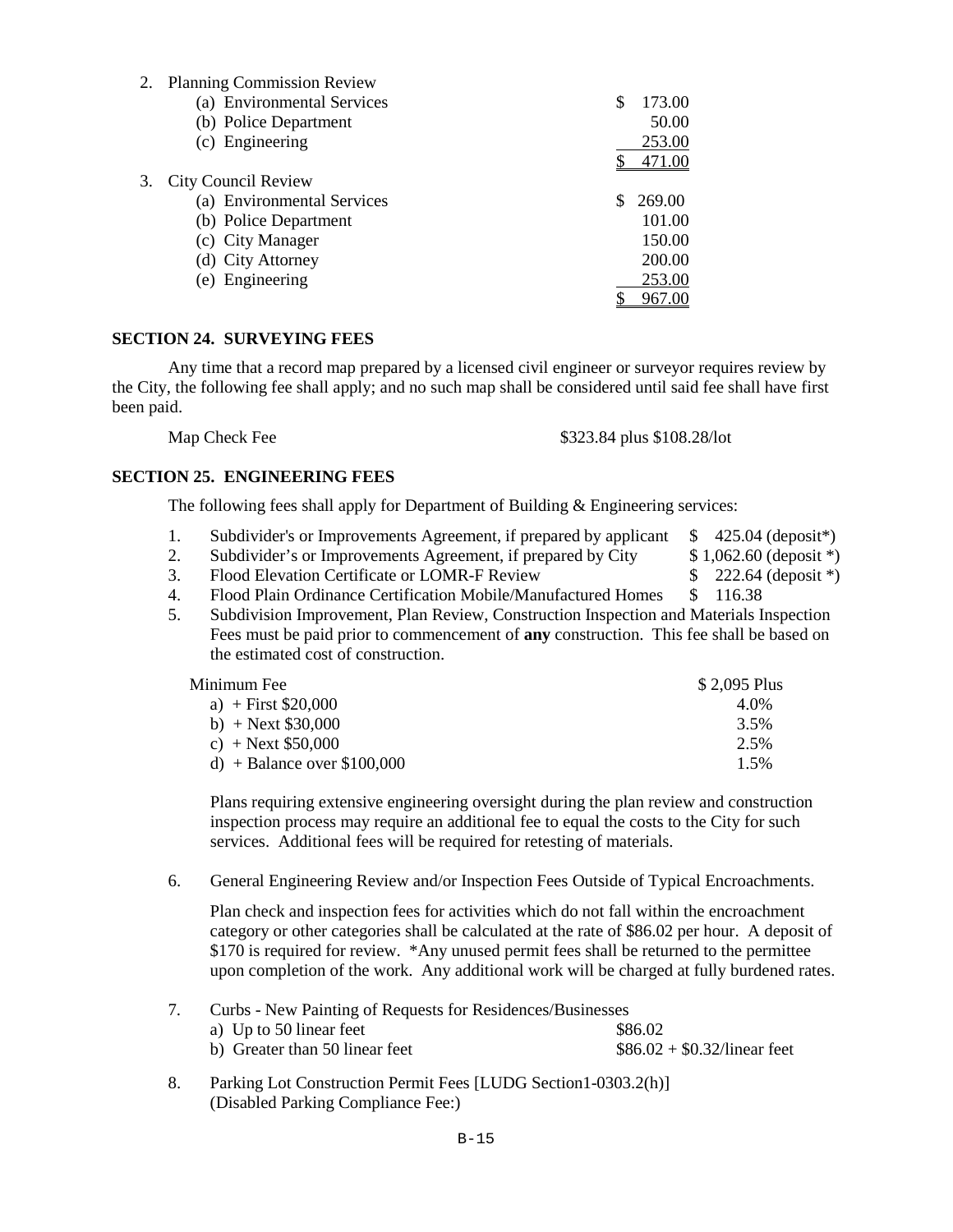a) Permit Fees - The fee shall accompany each application for a permit; and no application shall be considered until said fee has been paid.

| Disabled Stalls Required | Fee      |
|--------------------------|----------|
| $1 - 2$ Parking Spaces   | \$101.20 |
| $3 - 5$ Parking Spaces   | \$151.80 |

For existing non-conforming commercial parking lots, an engineered plan will be required to show compliance with ADA & Title 24 requirements.

- b) Penalties for Non-Compliance In the event that activities or work commences prior to the issuance of a valid permit, a fee of \$253 will be charged for the first violation and a fee of \$506 will be charged for each subsequent violation.
- 9. Sewer Lateral Certification Program, in accordance with Ordinance 1461.
	- a) Records check for verification that existing sewer lateral is less than 25 years old, or has been repaired/replaced within that time. A certificate will be issued by the City Engineer for a fee of \$42.
	- b) Records check & inspection/testing for installation or replacement of building sewer lateral between house/building cleanout & existing street cleanout. A certificate will be issued by the City Engineer for a fee of \$170.
	- c) Records check & inspection/testing of existing sewer lateral. A certificate will be issued by the City Engineer for a fee of \$340 upon completion of repair or replacement as determined by the testing results. A building permit will be required for this work and for the installation of sewer cleanouts at the building and in the City right-of-way, if none exist. This may also require an encroachment permit with associated fees.
	- d) Refundable deposit for time extension certificate. A time extension of 365 days will be granted for sewer lateral compliance upon receipt of an application and deposit in the amount of \$4,500 (or the total amount of estimated work). For sewer cleanout installation only, the deposit amount required is \$2,500 (or estimated cost of work). This deposit will be refunded to the designated party once compliance is achieved.

### **SECTION 26. ENCROACHMENT PERMIT FEES (AMC Section 7105)**

- 1. Permit Issuance Fee An encroachment permit issuance fee of \$82.00 shall accompany each application for a permit; and no application shall be considered until said fee shall have been paid.
- 2. Plan Check and Inspection Fees Plan check and inspection fees shall be paid prior to the issuance of an encroachment permit as follows:

| a) | Sidewalk, Curb and Gutter; (up to 100 lf)<br><b>Including Driveways</b> | \$86.02 plus \$0.69 for<br>each additional foot  |
|----|-------------------------------------------------------------------------|--------------------------------------------------|
| b) | Sidewalk, Curb and Gutter; (Repair 100 lf)                              | \$55.66 plus \$0.56 for<br>each additional foot  |
| C) | Sidewalk infill, 100 lf w/curb $\&$ gutter                              | \$42.50 plus \$0.43 for<br>each additional foot  |
| d) | Driveway curb cut only                                                  | \$68.82                                          |
| e) | Monitoring wells Borings (each)                                         | \$42.50                                          |
| f) | Paving, Less Than 1000 Square Feet                                      | \$52.62 plus \$0.053 for<br>each additional foot |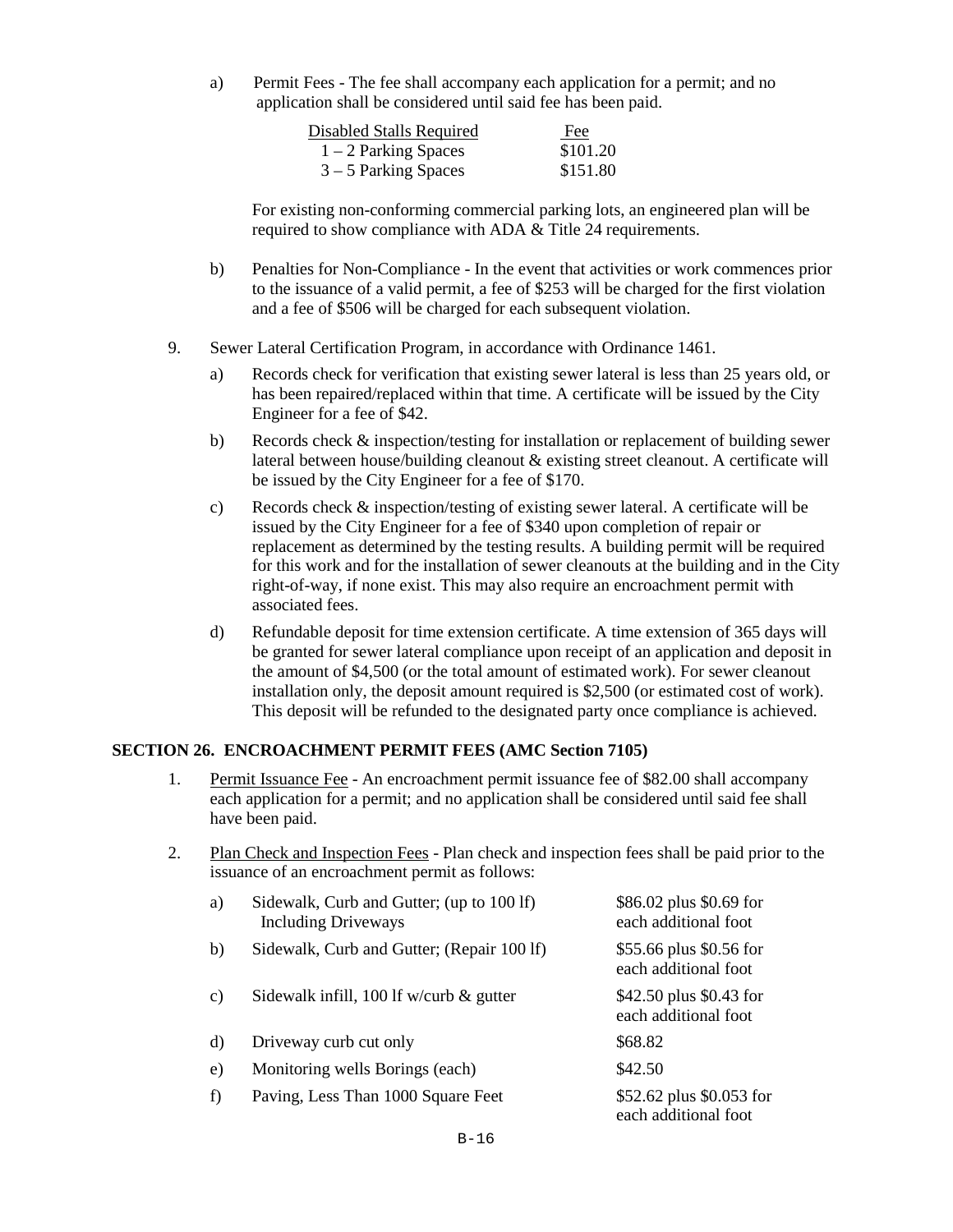| g)               | Accessible Ramps, each Location                                                                                                                                  | \$86.02                                                    |
|------------------|------------------------------------------------------------------------------------------------------------------------------------------------------------------|------------------------------------------------------------|
| h)               | Per Storage Container Drainage Inlet/Drain Pipe                                                                                                                  | \$55.66                                                    |
| $\mathbf{i}$     | Utility, Less than 300 Lineal Feet                                                                                                                               | \$52.62 plus \$0.053 for<br>each additional foot           |
| j)               | Install Sidewalk Obstruction, each Location                                                                                                                      | \$42.50/month                                              |
| $\mathbf{k}$     | <b>Dumpster Placement</b>                                                                                                                                        | \$42.50/month                                              |
| $\left( \right)$ | Job Trailer, each location                                                                                                                                       | \$42.50/month                                              |
| m)               | Pedestrian Protection, (canopy type each)                                                                                                                        | \$88.04                                                    |
| n)               | Pedestrian Protection, (railing type each)                                                                                                                       | \$55.66                                                    |
| $\Omega$         | Street Obstruction (to be renewed every 30 days – billed monthly)<br>(i). Up to $500$ sq. ft.<br>(ii). Greater than 500 sq. ft<br>(iii). One Day (24 hours only) | \$126.5/month<br>$$126.5 + $0.37$ /sq ft/ month<br>\$42.50 |
| p)               | Sidewalk Underdrain                                                                                                                                              | \$42.50                                                    |
| q)               | House moving, each section                                                                                                                                       | \$42.50                                                    |
| r)               | Street Repair 500 sq. ft.                                                                                                                                        | \$53.64                                                    |
| s)               | Temporary Parking Permit (Tour Buses & Trailers                                                                                                                  | \$42.50/day                                                |

- t) Yearly permit fee: A yearly permit fee for repetitive work may be obtained by any person at five times the cost for a single payment. For work in a City right of way not included above, a yearly permit fee of \$647.68 is required. An issuance fee is still required for each job with a yearly permit when insurance must be reviewed. Street/sidewalk obstructions do not qualify for yearly permit fees.
- 3. Reinspection Fees In the event that the work fails to meet standards upon the initial inspection, a reinspection fee shall be estimated at the rate of \$86.02 per hour. Reinspection shall not be scheduled until the reinspection fee has been paid.
- 4. Penalties for Non-Compliance In the event of failure to obtain permit or if activities or work commences prior to the issuance of a valid encroachment permit, the permit issuance, plan check and inspection fees shall be tripled.
- 5. All encroachment permits will expire after two (2) years from date of payment. An extension may be granted if applicant pays the difference between the previous fee and the current fee plus a reissuance fee. Payments must be made within six months of expiration.

# **SECTION 27. MINOR SIDEWALK REPAIR BY CITY FORCES**

At the City's discretion, City forces will perform sidewalk repairs up to 30 square feet or 25 linear feet of grinding with property owner pre-paying a fee to the City a minimum of \$360.00 in advance for such repairs; for repairs up to 60 square feet, property owner shall pay the City a minimum of \$716.00 in advance for such repairs.

# **SECTION 28. RECREATION FEE FOR NEW CONSTRUCTION**

 A fee is levied on Construction of Residential, Commercial and Industrial building for the purposes of acquisition, improvement, expansion and maintenance of public parks, playgrounds and recreational facilities pursuant to Section 9.70.750 of the Land Use Code. The fee is calculated as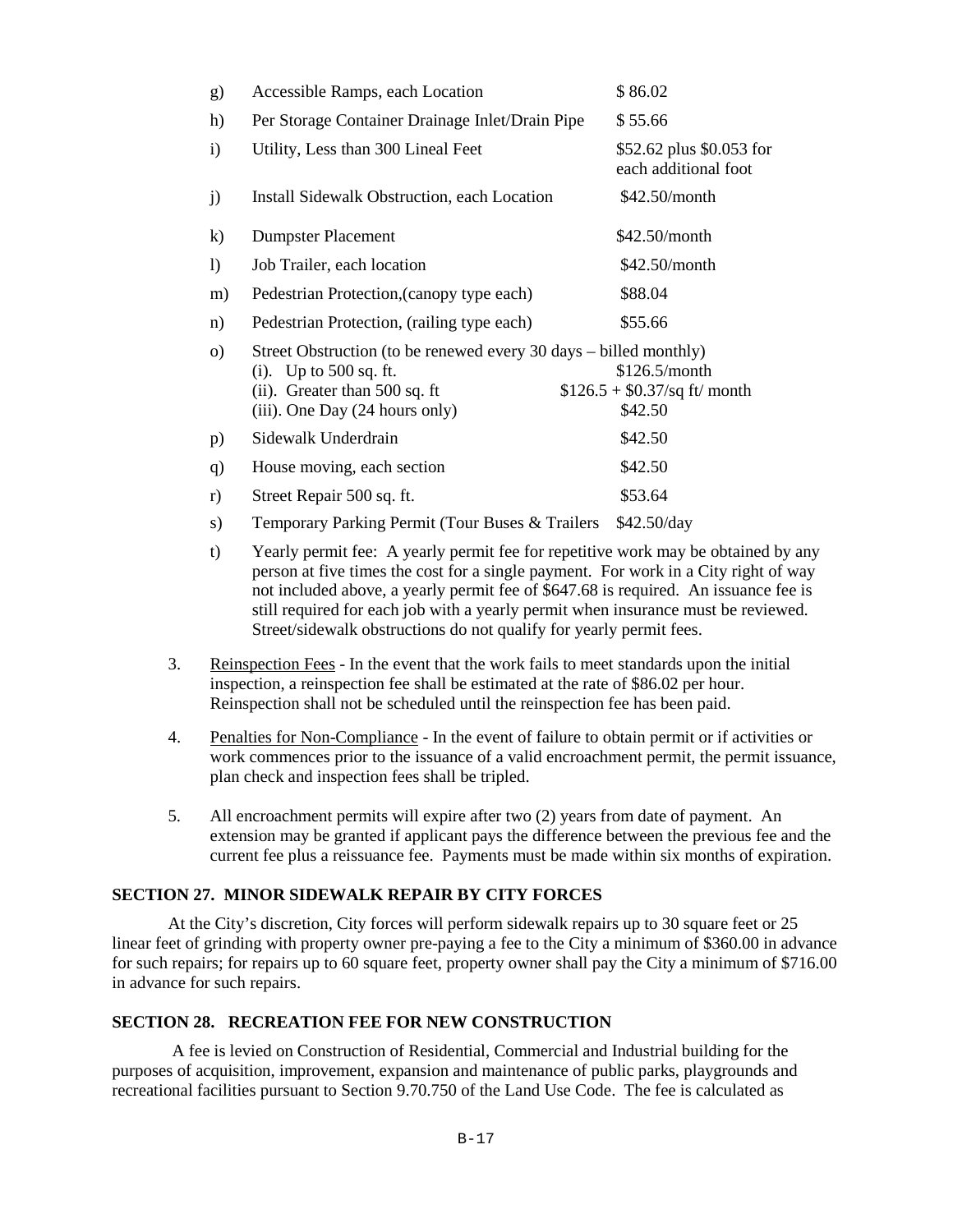follows: Residential = 1% on the valuation of the unit(s) being constructed; Commercial / Industrial = 0.25% on the valuation of the facility being constructed.

The valuation shall be determined by a licensed Engineer, Architect or Contractor and be based on the submitted plans and specifications of the project. Alternatively, a means cost estimate for the construction project shall be submitted for review and approval by the Director of Environmental Services.

### **SECTION 29. FEES IN LIEU OF PARKLAND DEDICATION**

 Where a fee is required to be paid in lieu of parkland dedication for a subdivision, the amount of such fee shall be based upon the current fair market value of the amount of land which would otherwise be required to be dedicated pursuant to Section 9.86.030 (E) of the Land Use Code.

# **SECTION 30. FEES FOR USE OF PUBLIC BULDINGS, GROUNDS, SPORTS FIELDS, SPECIAL EVENTS AND PHOTOGRAPHY / MOTION PICTURES**

 The use of public buildings and grounds except Sports Fields shall be free to agencies of the federal, state, and County of Humboldt governments for official use, to offices and departments of the City government, and to organizations conducting recreational and educational activities under the auspices of the City's recreational program, provided, however, that whenever admission fees are charged or contributions are solicited and the net receipts are not payable to the City or expended for a public purpose approved by the City Council, the fees and charges established pursuant to this Resolution shall be charged. Waiver of fees and charges in all other cases shall be made upon approval of the City Council provided, however, that the City Manager may adjust or waive such fees and charges in cases of emergency or other unusual circumstances. Insurance is required for all uses unless special provisions apply.

The fee schedules governing the use of public buildings and grounds are as follows:

| -                               |        |                     |                      |                   |
|---------------------------------|--------|---------------------|----------------------|-------------------|
|                                 | Hourly | <b>Meeting Rate</b> | <b>Half Day Rate</b> | Full Day Rate     |
|                                 | Rate   | (up to 3 hours)     | (up to 5 hours)      | $($ > 5 hours $)$ |
| D Street Neighborhood Center    |        | \$150               | \$380                | \$500             |
| D Street Neighborhood Kitchen   | \$35   |                     |                      |                   |
| Redwood Lodge                   |        | \$125               | \$250                | \$350             |
| Redwood Lounge                  | \$30   |                     | \$150                | \$ 200            |
| Marsh Interpretive Center       |        | \$110               | \$160                | \$210             |
| Redwood Park Stage Area         |        |                     | \$35                 | \$45              |
| Community and Special Use Parks |        |                     | \$35                 | \$45              |
| Picnic Areas                    |        |                     |                      |                   |
| City Hall Council Chambers      |        | \$70                | \$75                 | \$130             |
| Library Conference Room         | \$30   |                     |                      |                   |
| <b>Community Parks</b>          |        |                     | \$25                 |                   |

# **Fees for Use of Public Buildings**

# **A. 1. Public Buildings/Grounds**

**2. City Hall Council Chambers:** Fee schedule for the City Hall Council Chambers may be waived by the City Manager for meetings of civic nature that the public at large is invited to attend.

#### **3. Discounts for above listed Buildings and Grounds**

#### • **Non-Profit Agencies 25% Discount**

Non-profits must supply federal tax-exempt identification number. 100% of the proceeds from the event must be used to benefit the non-profit agency renting the facility. School districts within Arcata must have joint use agreements on file with the City in order to receive any rate discount.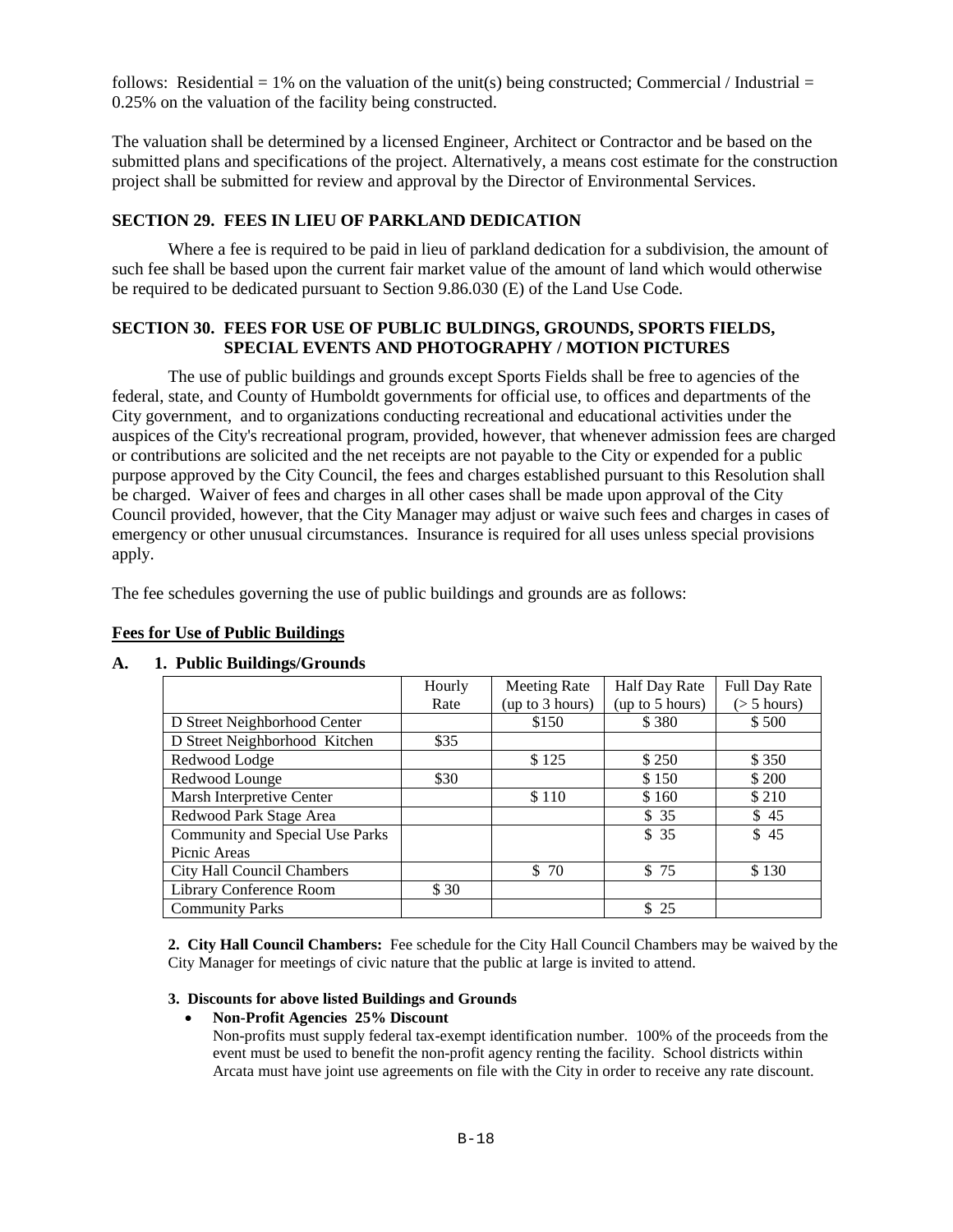### • **Arcata Based Youth Serving Non-Profit Agencies – 30% Discount**

Non-profits must supply federal tax-exempt identification number. 100% of the proceeds from the event must be used to benefit the non-profit agency renting the facility. The Agency's primary function is serving youth 17 years and under and the function is a youth event.

### **4. Deposits:**

- Community and Special Use Parks Picnic or Stage Area: \$50
- All other Buildings Listed: \$300
- Deposits are due at the time of application. Reservation dates will not be held without deposit.
- Deposits are refundable provided there is no damage to the facility and the facility is left clean.
- Rental fees are due 14 days prior to the event
- Changes made to *Facility Use Permit* less than 30 days prior to event are subject to City approval and may require additional charges.

|                              | Capacity | Commercial | Non-        | Non-        | Non-        | Non-                     |          |
|------------------------------|----------|------------|-------------|-------------|-------------|--------------------------|----------|
|                              | Full/    | Rate/per   | Commercial  | Commercial  | Commercial  | Commercial               | Optional |
| Room                         | Dining   | hour       | hourly rate | 3 hour rate | 5 hour rate | all day rate             | Clean-up |
| Multi-Purpose                | 999/600  | \$215      |             | \$500       | \$600       | \$850                    | \$600    |
| Room                         |          |            |             |             |             |                          |          |
| Multi-Purpose                |          | \$260      |             | \$650       | \$775       | \$1,000                  | \$700    |
| Room with                    |          |            |             |             |             |                          |          |
| Kitchen                      |          |            |             |             |             |                          |          |
| Senior Dining                | 122/96   | \$150      |             | \$225       | \$325       | \$400                    | \$200    |
| Room                         |          |            |             |             |             |                          |          |
| Senior Dining                |          | \$120      |             | \$275       | \$400       | \$500                    | \$300    |
| Room with                    |          |            |             |             |             |                          |          |
| Kitchen                      |          |            |             |             |             |                          |          |
| Conference                   | 25       | \$45       | \$35        | \$55        | \$70        | \$90                     | \$100    |
| Room<br>Arts and Craft       | 50       |            |             |             |             |                          |          |
| Room                         |          | \$70       | \$55        | \$130       | \$150       | \$200                    | \$100    |
| Teen Room                    | 30       | \$70       | \$55        | \$120       | \$140       | \$190                    | \$100    |
| Kitchen                      | 30       | \$80       | \$65        |             |             |                          |          |
|                              |          |            |             |             |             | \$175 for Community Park |          |
|                              |          |            |             |             |             |                          | rentals  |
| Gymnasium                    |          | \$125      | \$50        |             |             |                          |          |
| <b>Court Space</b><br>Indoor |          |            |             |             |             |                          |          |
| <b>Restrooms</b>             |          |            |             |             |             | \$125                    |          |
| Gymnastics                   |          |            | \$60        |             |             |                          |          |
| Room-                        |          |            |             |             |             |                          |          |
| (Division                    |          |            |             |             |             |                          |          |
| approval                     |          |            |             |             |             |                          |          |
| required)                    |          |            |             |             |             |                          |          |
| <b>Entire Facility</b>       |          | \$340      |             | \$800       | \$950       | \$1,750                  | \$1,000  |
| <b>Entire Facility</b>       |          |            |             |             |             | \$2,275                  | \$1,500  |
| - Concert Rate               |          |            |             |             |             |                          |          |
| (No discount                 |          |            |             |             |             |                          |          |
| available                    |          |            |             |             |             |                          |          |

### **B. Arcata Community Center**

#### **1. Lift Use Rates:**

• \$150 for up to 4 hours use and \$35 per each additional hour over 4 hours.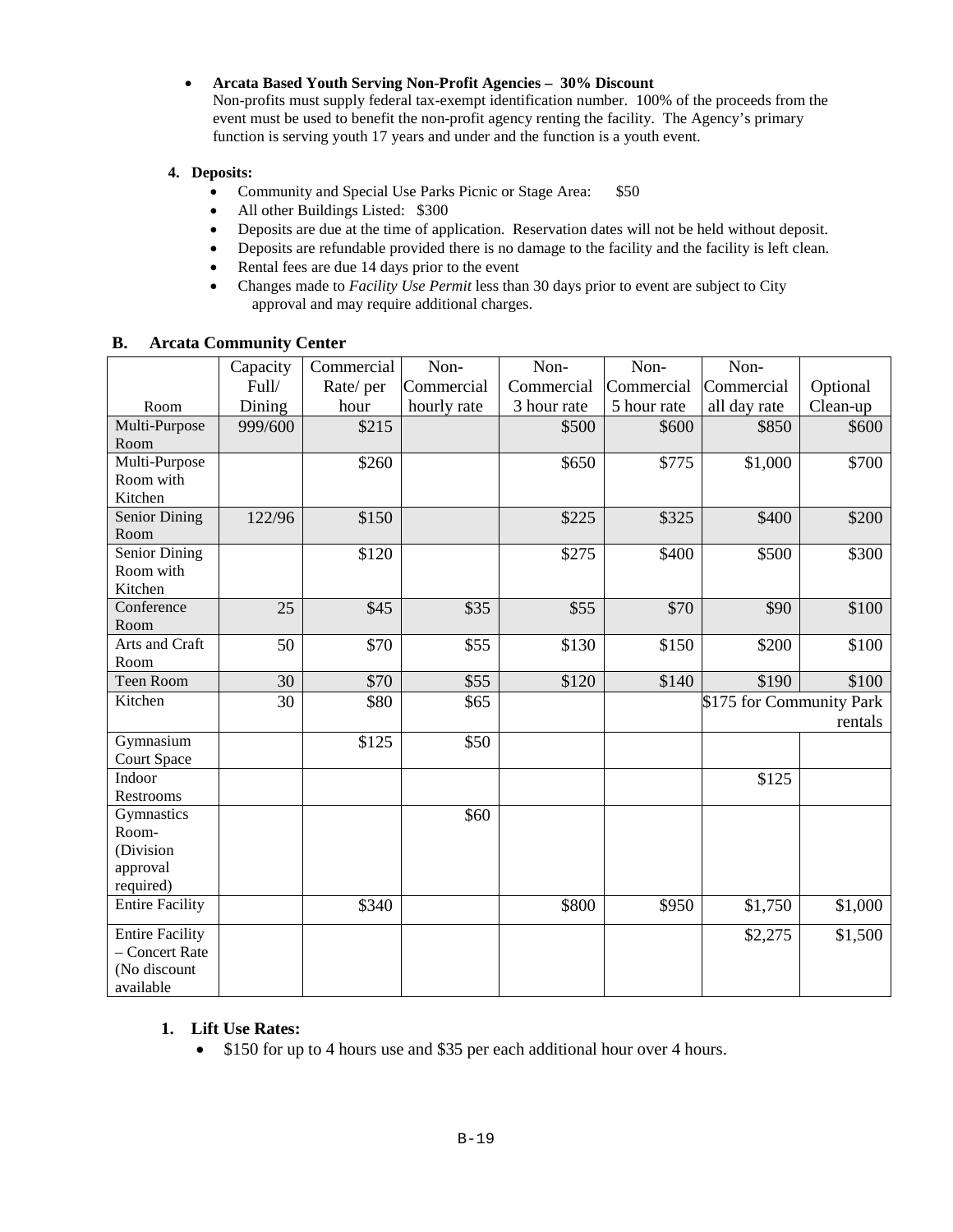# **2. Discounts:**

• Non-Profit Agencies – 25% Discount

Non-profits must supply federal tax-exempt identification number. 100% of proceeds from event must be used to benefit the non-profit agency renting the facility. School districts within Arcata must have joint use agreements on file with the City in order to receive any rate discount. Discounts do not apply to the Concert Rate or to actual labor costs for site preparations specific to rentals/events.

# **3. Deposits:**

- \$500 deposit is required for the Arcata Community Center
- \$1,600 deposit is required for all concerts
- Deposits are due at the time of application. Reservation dates will not be held without deposit
- Deposits will not be refunded if the reservation is cancelled less than 3 months prior to event. However, if City is able to rebook the facility,  $\frac{1}{2}$  of the deposit will be refunded.
- Rental fees are due 30 days prior to the event.
- All Day Rate includes hours between 8 am to 1 am, including clean-up time. Requests for extended hours are subject to City approval and additional costs.
- Changes made to *Facility Use Permit* less than 30 days prior to event are subject to City approval and may require additional charges.
- Staff will be required if City audio equipment is being used and will be charged at the fully burdened rate.
- **4.** Rental Agreements may create a Possessory Interest and require the renting party to pay the required Humboldt County Property tax for the time that the renting party has exclusive rights to City tax-exempt facilities.

# **C. Fees for Special Events and Event Banners**

| Processing of Major Special Event Application Fee            | \$160                                      |
|--------------------------------------------------------------|--------------------------------------------|
| Processing of Photography / Motion Picture Application Fee   | \$160                                      |
| Processing of Minor (under 50) Special Event Application Fee | \$100                                      |
| <b>Barricade Fees:</b>                                       |                                            |
| Weekday drop-off                                             | \$255                                      |
| <b>Electrical Service Fee</b>                                | \$25                                       |
| Water Quick Coupler Deposit                                  | \$100                                      |
| Required Police Personnel Costs for Special Events           | <b>Fully Burdened Hourly Overtime Rate</b> |
| that include alcohol sales                                   | (triple time on City holidays)             |
| Banner Set-up/Take down                                      | \$370                                      |
| Plaza/Redwood Park Use Fee (Plaza, Redwood Park)             |                                            |
| Up to 500 people                                             | \$250 / day                                |
| 501 to 1,000 people                                          | \$350 / day                                |
| $1,001$ & over                                               | \$450 / day                                |
| Arcata Ballpark or Arcata Community Park                     |                                            |
| Up to 500 people                                             | \$400 / day                                |
| $501$ to 1,000 people                                        | \$600 / day                                |
| (Sports events receive priority scheduling)                  |                                            |
| <b>Outdoor Special Event Deposit</b>                         | $$500 - $1,600$                            |
| Loo Use Fee                                                  | \$100/day                                  |
|                                                              |                                            |

Special event charges may also include charges for the following: portable restrooms, dumpsters, business license, key deposit and bus service. The charges are made according to the needs of the special event contained in the executed Special Activity Permit Application. A City of Arcata

 $B - 20$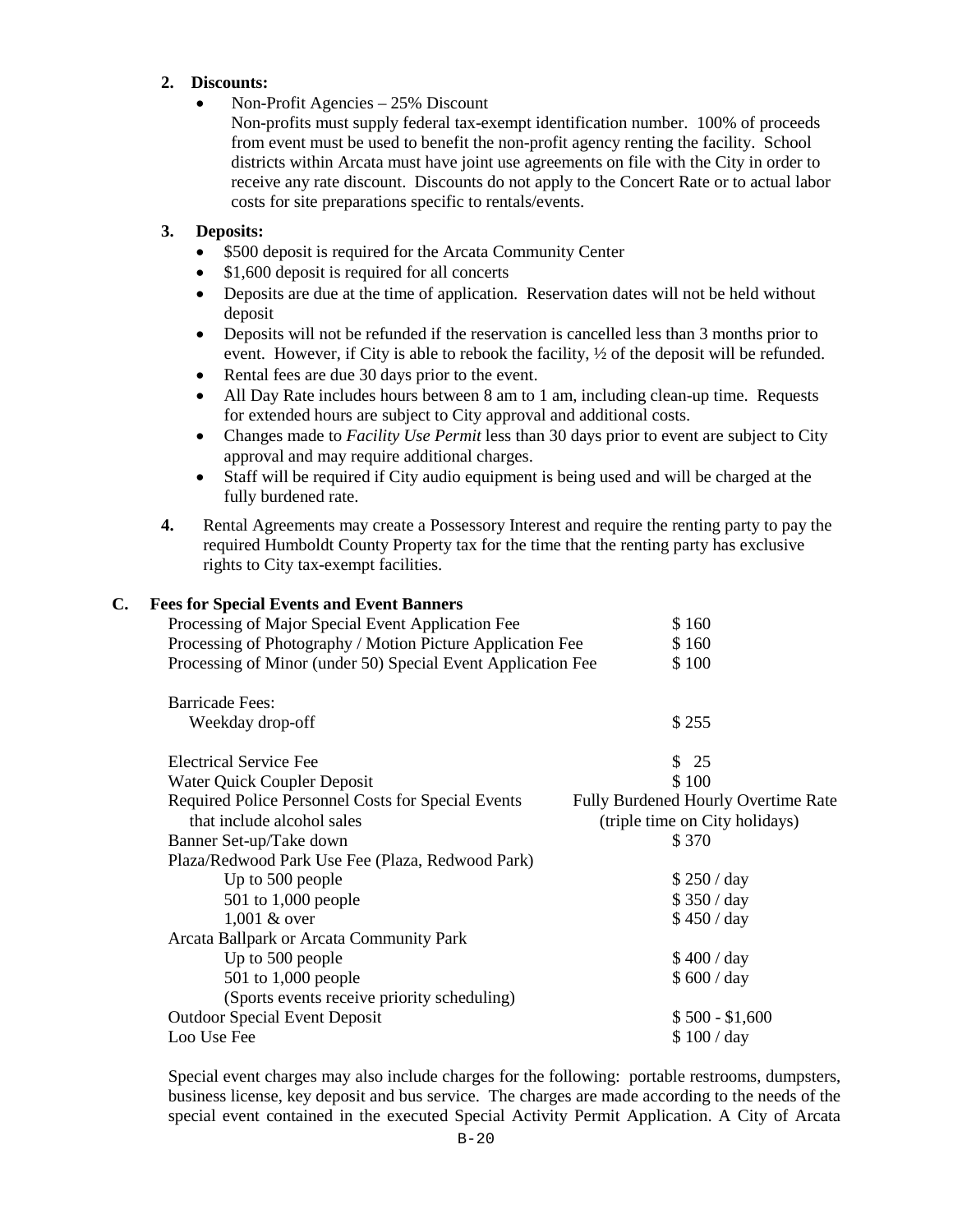Film/Motion Picture permit is required for use of City parks, buildings or grounds for the staging or shooting of commercial motion or television pictures or photography. Activities exempt from the permit requirement include local business advertisements supporting businesses having an office, commercial, manufacturing or retail space within the city limits of the City of Arcata, and tourism productions that promote the City of Arcata, unless these activities are otherwise subject to permit requirements under Arcata Municipal Code section 10006. Non-commercial filming activities that are not required to obtain permits include activities such as news broadcasts, charitable films, private or family photography; however, these activities may also be otherwise subject to permit requirements under AMC section 10006.

# **D. Use of City Sports Fields**

**1. Hourly Rate for Use of City Sports Fields and Courts** – includes daily field preparation and lines

| Arcata Ball Park                      | \$28.00/hour                           |
|---------------------------------------|----------------------------------------|
| <b>Arcata Ball Park Batting Cages</b> | \$14.00/hour (Team use only, discounts |
|                                       | do not apply)                          |
| Arcata Sports Complex – per field     | \$28.00/hour                           |
| Pacific Union – per field             | \$28.00/hour                           |
| Larson Park Tennis – per court        | \$26.00/hour                           |
| Larson Park Bocce – per court         | \$20.00/2 hours                        |
| <b>Bocce Equipment Rental</b>         | $$5.00/24$ hours $$15/per$ weekend     |
|                                       |                                        |

# **2. Lights-Per Field:**

| Sports Complex – Softball     | \$26.00/hour |
|-------------------------------|--------------|
| Ball Park – Baseball/Softball | \$42.00/hour |

- **3. Concessions:** \$70.00 per day or 6% gross sales, whichever is greater. (\$100 deposit is requiredagainst sales)
- 4. **Arcata Ballpark :** Twenty-five percent (25%) of overall revenue (including in-kind) generated by Humboldt Crabs Sponsorship/Advertisement signs.
- **5. Supervisory Personnel** or Extra Field Preparation (as required): Actual Labor Costs
- **6. Activities over 200 people** may require chemical toilets and additional dumpsters. Field users will be responsible for charges and delivery arrangements

# **7. Deposits:**

- \$250 deposit is required per field
- Deposits are due at the time of application. Reservation dates will not be held without a deposit
- Deposits are refundable provided there is no damage to the facility and the facility is left clean.
- Fifty percent (50%) of deposit will be forfeited if field reservation is cancelled with less than 24 hours notice.

# **8. Discounts:**

School districts within Arcata must have joint use agreements on file with the City in order to receive any rate discount. Discount does not apply to light, concession fees or actual labor costs for event preparation.

# **Non-Profit Arcata Based Youth Organizations – 30%**

Defined as organizations that have legal non-profit status, whose primary function is serving youth 17 years and under, and that have at least 51% of their participants residing within the Arcata City limits. Tournaments are eligible to receive a 50% discount for field use days that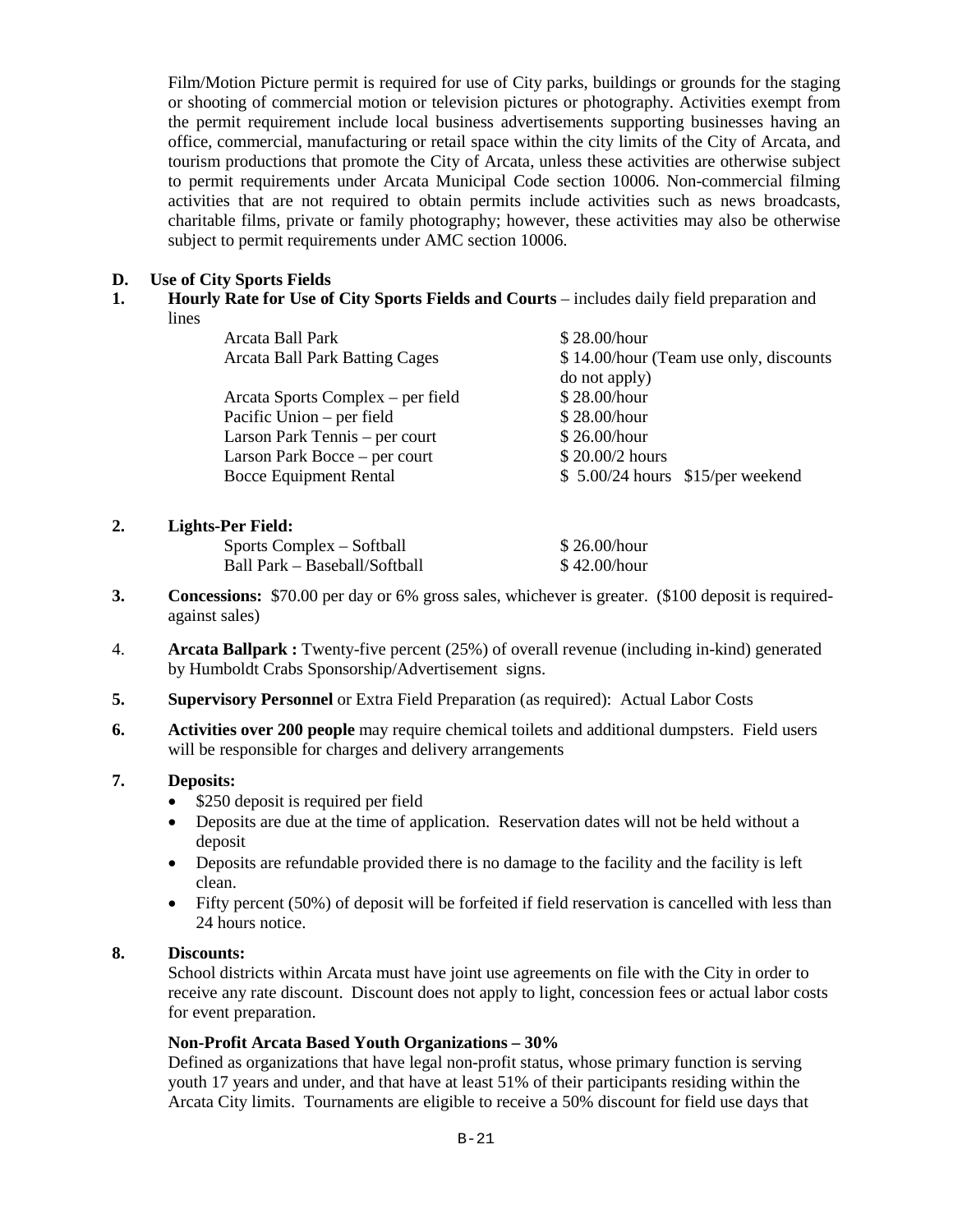exceed 6 hours of play, and where in the case of tournaments, at least 51% of participants of all teams must reside within the Arcata City limits.

# **E. Arcata Ball Park or Arcata Community Park for Concert Events and all Other Events with 1,000 or more Attendees**

# **1. Deposit and Fees**

- \$5,000 per day rental rate plus per hour light fees as applicable
- \$2,000 deposit is required
- Deposits are due at the time of application. Reservation dates will not be held without a deposit.
- Deposits are refundable provided there is no damage to the facility and the facility is left clean.
- Deposits will not be refunded if the reservation is cancelled less than 1 month prior to the event.
- Rental fees are due 30 days prior to the event.
- **2. Activities over 500 people** may require chemical toilets and additional services. Users will be responsible for charges and delivery arrangements.

# **F. Fees for Vending**

| 1. Processing of Annual Vending Application                                               | \$75.00                    |
|-------------------------------------------------------------------------------------------|----------------------------|
| 2. Livescan Fee                                                                           | \$52.00                    |
| 3. Daily Use Fee for Plaza Space 1, 2, or 3                                               | \$18.00                    |
| 4. Arcata Community Park / Center Mobile Vendor                                           | \$50.00 per day per vendor |
| 5. Arcata Marsh Wildlife Sanctuary (South I Street Parking Lot \$50.00 per day per vendor |                            |

5. Arcata Marsh Wildlife Sanctuary (South I Street Parking Lot \$50.00 per day per vendor South G Street Parking Lot)

#### **G. Fees for Rental of Portable PA System**

1. Includes 2 speakers with amps, speaker stands, mixer, 4 mics and stands \$100 per day

# 2. Discounts:

• Non-Profit Agencies – 25% Discount

Non-profits must supply federal tax-exempt identification number. 100% of proceeds from event must be used to benefit the non-profit agency renting the facility. School districts within Arcata must have joint use agreements on file with the City in order to receive any rate discount.

- 3. Deposit \$100 deposit is required
	- Deposits are due at the time of application. Reservation dates will not be held without a deposit
	- Deposits are refundable provided there is no damage to the facility and the facility is left clean.
	- Fifty percent (50%) of deposit will be forfeited if reservation is cancelled with less than 24 hours' notice.

# **SECTION 31. RECREATION PROGRAMS**

- 1. For all contract classes, an administrative fee of 40% of the class fees collected will be assessed
- 2. For programs other than drop-in activities, a fee of \$10 per activity, in addition to the regular program fee, will be assessed for all nonresidents.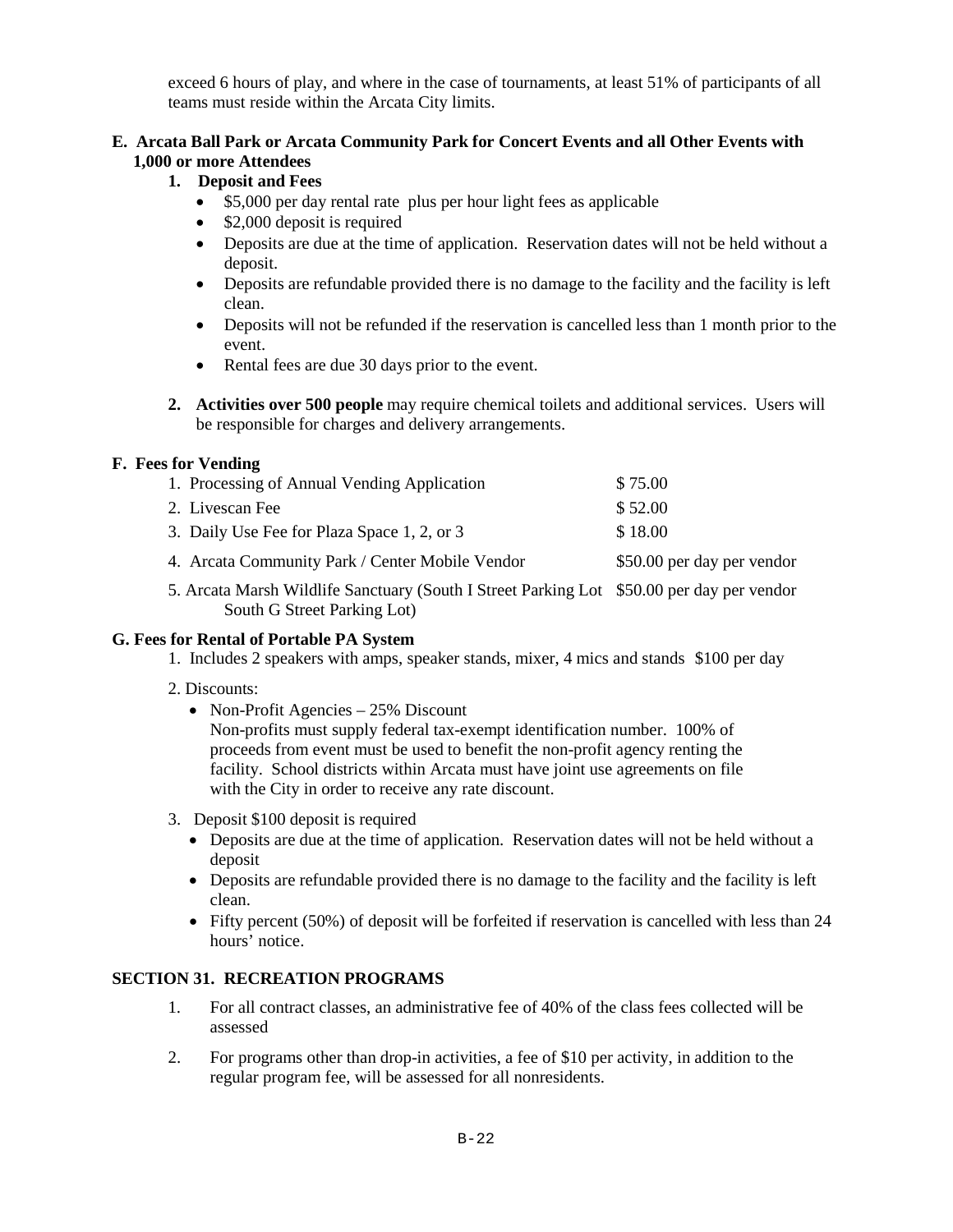### **SECTION 32. ARCATA & MAD RIVER TRANSIT SYSTEM – PASSENGER FARES**

| <b>Regular Cash Fare</b>                                                                   | \$1.50/ride                    |
|--------------------------------------------------------------------------------------------|--------------------------------|
| <b>Reduced Cash Fare</b> (Senior - 62 and Older,<br>Disabled, and Children 3 - 17)         | \$1.25/ride                    |
| <b>Children - Age 3 and Under</b><br>(When Accompanied by Fare-Paying Passenger)           | Free                           |
| <b>Reduced Fare Value Cards</b> (valid on Arcata, Eureka<br>and Redwood Transit systems)   | \$10.00 and \$20.00<br>amounts |
| The following reduced fares will be deducted for each<br>ride:<br><b>Regular Passenger</b> | \$1.25                         |
| <b>Reduced Passenger</b><br><b>Bus Passes</b>                                              | \$.85                          |
| Daily Bus Pass<br>Regular<br>Reduced                                                       | \$2.50<br>\$1.50               |
| <b>Monthly Bus Pass</b><br>Regular<br>Reduced                                              | \$30.00<br>\$25.00             |
| Dial-A-Ride/Single Zone Ticket Books                                                       | \$18.00/6 rides                |

# **SECTION 33. BAGGAGE STORAGE/LOCKER FEE/PRINTING OF ON-LINE GREYHOUND TICKETS**

Baggage Storage Fee: There will be a handling fee of \$2.00 per item for baggage or parcels left by any person for storage at the A&MRTS ticket counter located within the Transit Center building. Any items left for a duration of over 24 hours shall be charged an additional \$2.00 per day until the item is claimed.

Bicycle Locker Fee: Bicycle lockers may be rented for \$1.00 per month. A \$20.00 cleaning/key deposit is required. Lockers may only be used for bicycles. All bicycles must have a valid California Bicycle License.

Printing of On-Line Greyhound Tickets: An additional \$3.00 will be charged to passengers who select the Print-at-Home option when buying tickets on-line and fail to print or present their ticket.

### **SECTION 34. ARCATA & MAD RIVER TRANSIT SYSTEM – CHARTER RATES/IN BUS ADVERTISING**

 Buses may be chartered, two weeks in advance, for the hours when they are not used for fixed route service.

Basic charter rate charge is as follows:

| Vans                     | \$170.00 per vehicle for a minimum of 2 hours<br>\$75.00 for each additional hour                         |
|--------------------------|-----------------------------------------------------------------------------------------------------------|
| <b>Buses</b>             | \$180.00 per vehicle for a minimum of 2 hours<br>\$ 85.00 for each additional hour                        |
| Interior Bus Advertising | Standard Size $(17" \times 11") = $40.00$ per month<br>Double Size $((34" \times 11") = $60.00$ per month |
|                          | $B - 23$                                                                                                  |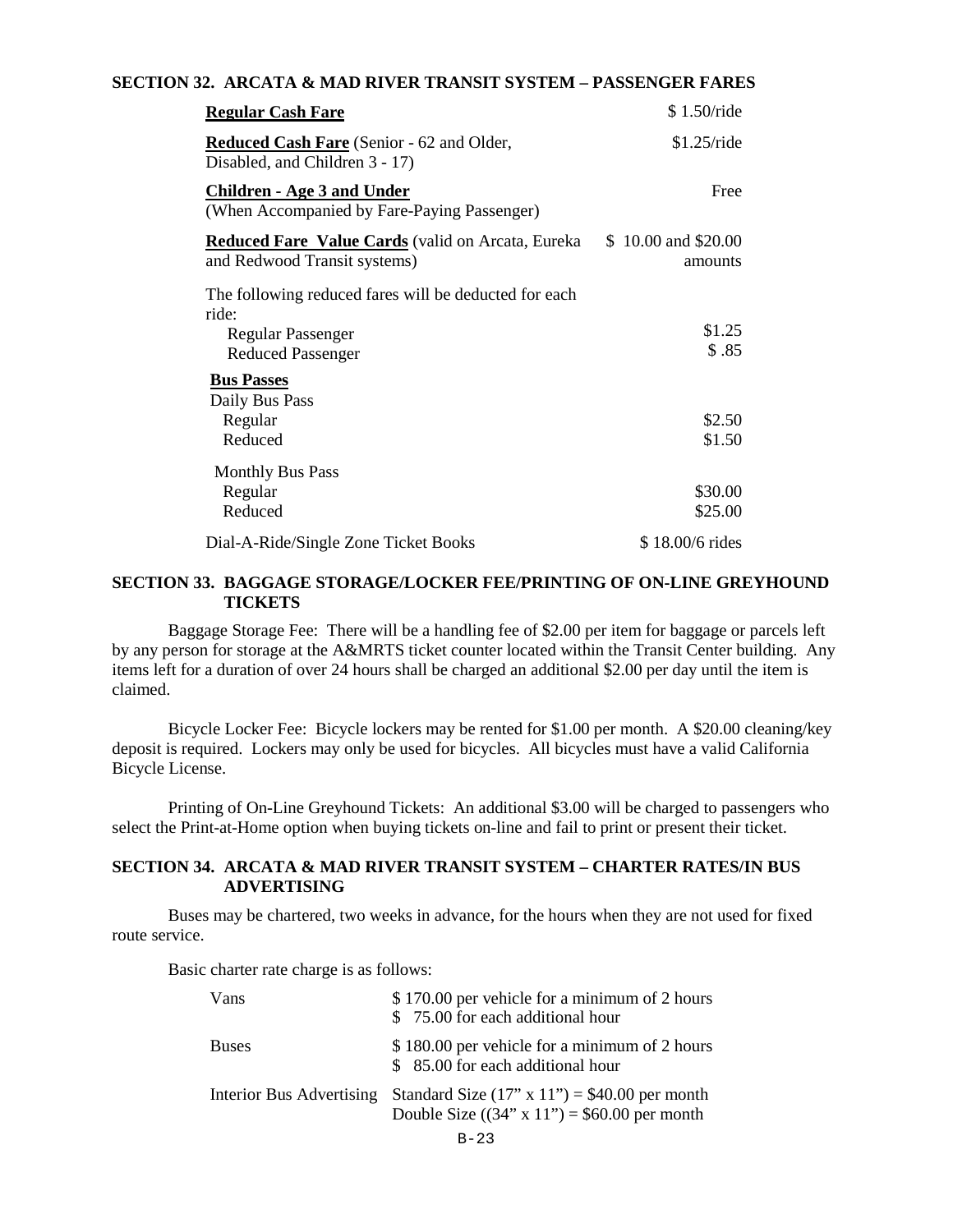Additional rules governing the Arcata & Mad River Transit System are described in Resolution No. 745- 33.

# **SECTION 35. FEES FOR DOGS**

A. LICENSE

The owner of every dog within the incorporated area of the City shall pay annually a license fee as follows:

- 1. A first-time license fee of \$50.00 (or \$15.00 for spayed or neutered dogs/\$10 for spayed or neutered dogs owned by a senior citizen age 65 and over).
- 2. Annual renewal fee of \$50.00 (or \$15.00 for spayed or neutered dogs/\$10 for spayed or neutered dogs owned by a senior citizen age 65 and over). For failure to pay a license fee when due, a penalty of \$15.00 in addition to the regular license fee.
- 3. A duplicate of a lost tag may be procured upon exhibition of the original license and payment of \$5.00
- 4. No license fee or registration fee is required for any qualified service dog. The owner or person having custody or control of any such service dog shall present to the Police Chief (or designee) satisfactory written proof that such dog has been trained as a service dog to do work or perform tasks for the benefit of a disabled person.

### B. IMPOUNDMENT

A dog or cat impounded for the first time within a 12-month period and redeemed prior to the animal being transported to the Humboldt County Animal Shelter shall be redeemed upon payment of an impound fee in the sum of \$45.00 (plus a State fee of \$35.00 if unaltered). The fee will increase to \$90 (plus a State fee of \$50.00 if unaltered) for the second release within a 12-month period and \$135 (plus a State fee of \$100.00 if unaltered) for the third and subsequent releases within a 12-month period. The State fees are to be used to promote and fund spaying and neutering of dogs and cats within the City. In addition to the impound and State fees, a care and feeding charge of \$14.00 (\$17.00 for quarantine) will be charged for each day the animal has been impounded. Once an animal has been transported to the Humboldt County Animal Shelter, animals will be redeemed upon payment of fees as set by the County of Humboldt. Currently, these fees are the same as set forth above, with the addition of required vaccination fees.

### **SECTION 36. CHARGES FOR FINGERPRINTING SERVICES**

For all fingerprinting services performed by employees of the Arcata Police Department, other than those related to fees set forth in the Arcata Municipal Code (ambulance permits, etc.), or those services where a fee is not applicable (bookings, etc.), a fee of \$30.00 for up to two rolled print cards or a live scan print, plus the amount charged to the applicant by the California Department of Justice for processing, shall be assessed. Each additional rolled print card will be charged a fee of \$5.00.

### **SECTION 37. APPLICATION FOR PERMITS FOR CARDROOMS (AMC Sect 4159, Ord No. 913)**

The fee to process an application for a permit for a cardroom operator or cardroom dealer shall be \$85, plus the amount charged by the California Department of Justice for processing the fingerprints.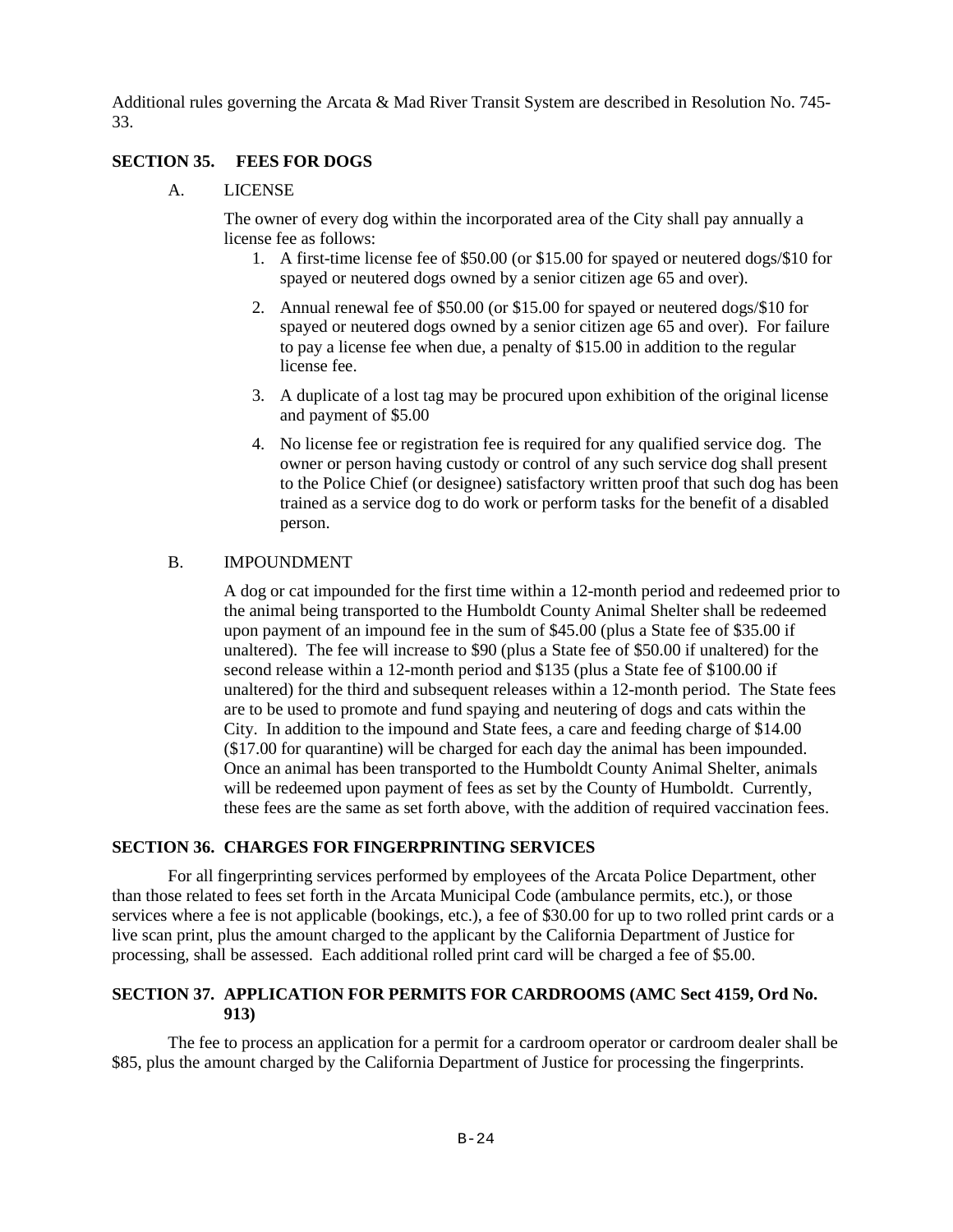### **SECTION 38. APPLICATION FOR DANCE PERMITS**

 The fee to obtain a dance permit shall be \$15.00 for a single event or \$150.00 for an annual permit to hold multiple events.

# **SECTION 39. DISTURBANCE SERVICE FEES**

 A charge of \$1.71/minute per officer plus a \$10 dispatch/clerical fee will be levied for the cost of personnel and equipment expended during a second or subsequent police response to a "loud party" or other disturbance location during a twenty-four (24) hour time span.

# **SECTION 40. FALSE ALARMS**

 An annual charge of \$20.00 will be levied for all alarm permits. It is incumbent upon the subscriber to insure that the permit does not expire, and that the renewal application questionnaire is completed and returned to the Police Department in a timely fashion. If the Police Department responds to an alarm activation at a location that does not have a valid alarm permit on file, the responsible party will be notified of the need to obtain an alarm permit and will be assessed a late application fee of \$100 if the permit is not obtained within 30 days of the notification.

Additionally, a charge of \$75.00 will be levied for all false alarms in excess of the guidelines set forth in the alarm ordinance. A charge of \$250.00 will be levied for the reinstatement of any alarm permit previously revoked by the Chief of Police.

# **SECTION 41. PARKING METER CHARGES**

The cost for parking any vehicle, except those displaying a valid disabled persons insignia, shall be seventy-five cents (\$0.75) per hour between 7:00 am and 5:00 pm, Monday through Friday, during the periods that Humboldt State University is in session or whenever signs are placed.

# **SECTION 42. PARKING PENALTIES**

 Parking penalties are due upon receipt of notice of parking violation. Parking penalties become delinquent on the twenty-second day after the mailing of the notice of illegal parking.

|               |                                                   |                | Delinquent |
|---------------|---------------------------------------------------|----------------|------------|
| Section       | <b>Description</b>                                | <b>Penalty</b> | Penalty    |
|               | 3501(a) AMC 72-Hour Parking                       | S.<br>43.00    | \$86.00    |
|               | 3501(c) AMC 72-Hour Parking RV                    | 48.00          | 96.00      |
|               | 3502(1) AMC Vehicle for Sale on Street            | 43.00          | 86.00      |
| 3502(2) AMC   | Wash/Repairing Vehicle                            | 43.00          | 86.00      |
| 3503(b) AMC   | Narrow Street                                     | 40.00          | 80.00      |
| 3504(1) AMC   | Parking 25 Feet of Intersection/Business District | 40.00          | 80.00      |
| 3504(2) AMC   | Parking 25 Feet of Signal, Boulevard, Stop Sign   | 40.00          | 80.00      |
|               | 3504(3) AMC No Parking-Other-Sign Required        | 40.00          | 80.00      |
|               | 3505(b) AMC No Parking-Emergency Park Signs       | 40.00          | 80.00      |
| 3506 AMC      | <b>Beyond Designated Lines</b>                    | 40.00          | 80.00      |
| 3508 AMC      | 4-Hour Limit Parking-On Street                    | 40.00          | 80.00      |
| 3509 AMC      | 4-Hour Limit Parking-Off Street                   | 40.00          | 80.00      |
| 3510 AMC      | Private Property Contrary to Signs                | 40.00          | 80.00      |
| 3754 AMC      | Preferential Permit Required                      | 40.00          | 80.00      |
| 3512 AMC      | <b>Expired Meter</b>                              | 40.00          | 80.00      |
| 3513 AMC      | 4-Hour Limit Parking-Preferential Area            | 40.00          | 80.00      |
| $3521(1)$ AMC | Red Curb Zone Parking                             | 40.00          | 80.00      |
|               | 3521(2) AMC Yellow Curb Zone Parking              | 40.00          | 80.00      |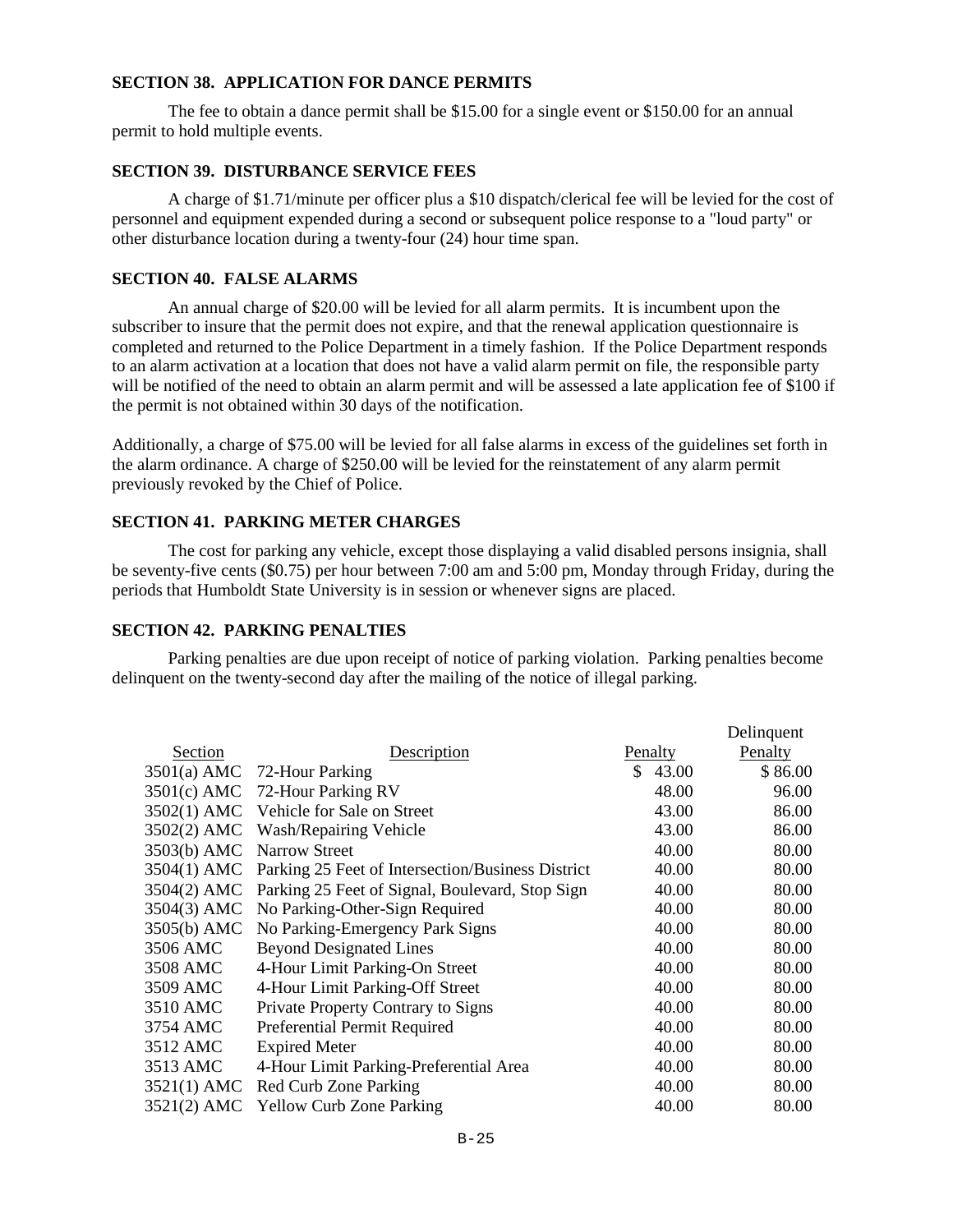|                |                                                  |         | Delinquent |
|----------------|--------------------------------------------------|---------|------------|
| <b>Section</b> | Description                                      | Penalty | Penalty    |
| 3521(5) AMC    | <b>Blue Curb Zone Parking</b>                    | 338.00  | 341.00     |
| 3523 AMC       | Yellow Zone Load/Unload Only                     | 40.00   | 80.00      |
| 3521(3) AMC    | White Curb Zone Parking                          | 40.00   | 80.00      |
| 3521(4) AMC    | Green Curb zone Parking                          | 40.00   | 80.00      |
| 3525 AMC       | Alley Parking Load/Unload Only                   | 40.00   | 80.00      |
| $3526(e)$ AMC  | <b>Bus Zone Parking</b>                          | 303.00  | 306.00     |
| 3542 AMC       | 1-Hour Limit Parking-Business District           | 40.00   | 80.00      |
| 3543 AMC       | 1-Hour Limit Parking-Streets                     | 40.00   | 80.00      |
| 3544 AMC       | 8-Hour Limit Parking-Off Street                  | 40.00   | 80.00      |
| $3545(a)$ AMC  | No Parking-3:00 am to 6:00 am as signed          | 40.00   | 80.00      |
| 3545(b) AMC    | No Parking on Plaza During Farmer's Market       | 203.00  | 206.00     |
| 3546 AMC       | 2-Hour Limit Parking-Streets                     | 40.00   | 80.00      |
| 3547 AMC       | 2-Hour Limit Parking-Off Street                  | 40.00   | 80.00      |
| 3548 AMC       | No Parking Zone-Streets                          | 40.00   | 80.00      |
| 3549(a) AMC    | City Hall Lot Contrary to Signs                  | 40.00   | 80.00      |
| 3549(b) AMC    | Community Center Contrary to Signs               | 40.00   | 80.00      |
| 3549(c) AMC    | Arcata Pool Lot Contrary to Signs                | 40.00   | 80.00      |
| 3549(d) AMC    | <b>Transit Center Lot Contrary to Signs</b>      | 40.00   | 80.00      |
| 3552 AMC       | Obstructing Employee/CSO/Police Office of        | 63.00   | 126.00     |
|                | Enforcement of AMC                               |         |            |
| 3553 AMC       | Permit Parking-Street/Off Street                 | 40.00   | 80.00      |
| 3561 AMC       | No Parking for Trucks Over 5 Tons                | 58.00   | 116.00     |
| 5204(a) VC     | <b>Improper Registration Tab</b>                 | 40.00   | 80.00      |
| 5204(a) VC     | Improper Registration Tab w/ Proof of Correction | 10.00   | 20.00      |
| 10014 AMC      | No Overnight Parking in Redwood Park             | 53.00   | 106.00     |
| 10605 AMC      | No Parking Midnight - 4 am Wildlife Sanctuary    | 53.00   | 106.00     |
| 21211(b) VC    | <b>Obstruction of Bicycle Lane</b>               | 48.00   | 96.00      |
| $22500(a)$ VC  | Parked in Intersection                           | 40.00   | 80.00      |
| 22500(b) VC    | Parked in Crosswalk                              | 40.00   | 80.00      |
| 22500(d) VC    | Parking in 15' of Driveway-Fire Station          | 40.00   | 80.00      |
| 22500(e) VC    | <b>Blocking Driveway</b>                         | 40.00   | 80.00      |
| 22500(f) VC    | Parked on Sidewalk                               | 40.00   | 80.00      |
| 22500(g) VC    | <b>Obstructing Traffic-Excavation</b>            | 40.00   | 80.00      |
| 22500(h) VC    | Double Parked                                    | 40.00   | 80.00      |
| 22500(i) VC    | Bus Loading/Unloading Zone                       | 303.00  | 306.00     |
| 22500(k) VC    | Parked on Bridge                                 | 40.00   | 80.00      |
| 22500(1) VC    | <b>Blocking Wheelchair Access-Ramp</b>           | 303.00  | 306.00     |
| 22500.1 VC     | No Parking-Fire Lane-Sign Required               | 48.00   | 96.00      |
| $22502(a)$ VC  | 18" from Curb/Wrong Way Parking                  | 40.00   | 80.00      |
| 22507.8(a) VC  | Handicap Parking-Stall/Space                     | 338.00  | 341.00     |
|                | 22507.8(b) VC Handicap Parking-Block Access      | 338.00  | 341.00     |
| 22514 VC       | Parking 15 Feet from Hydrant                     | 48.00   | 96.00      |
| 22515 VC       | Not Setting Brake-Unattended                     | 40.00   | 80.00      |
| 22521 VC       | Parking 7.5 Feet from Railroad Tracks            | 40.00   | 80.00      |
| 22522 VC       | <b>Blocking Sidewalk Access Ramp</b>             | 303.00  | 306.00     |
| $22523(a)$ VC  | Abandoned Vehicle-Street Highway                 | 48.00   | 96.00      |
| 22523(b) VC    | <b>Abandoned Vehicle-Off Street</b>              | 48.00   | 96.00      |
|                | All Other Vehicle Code Sections Not Listed       | 40.00   | 80.00      |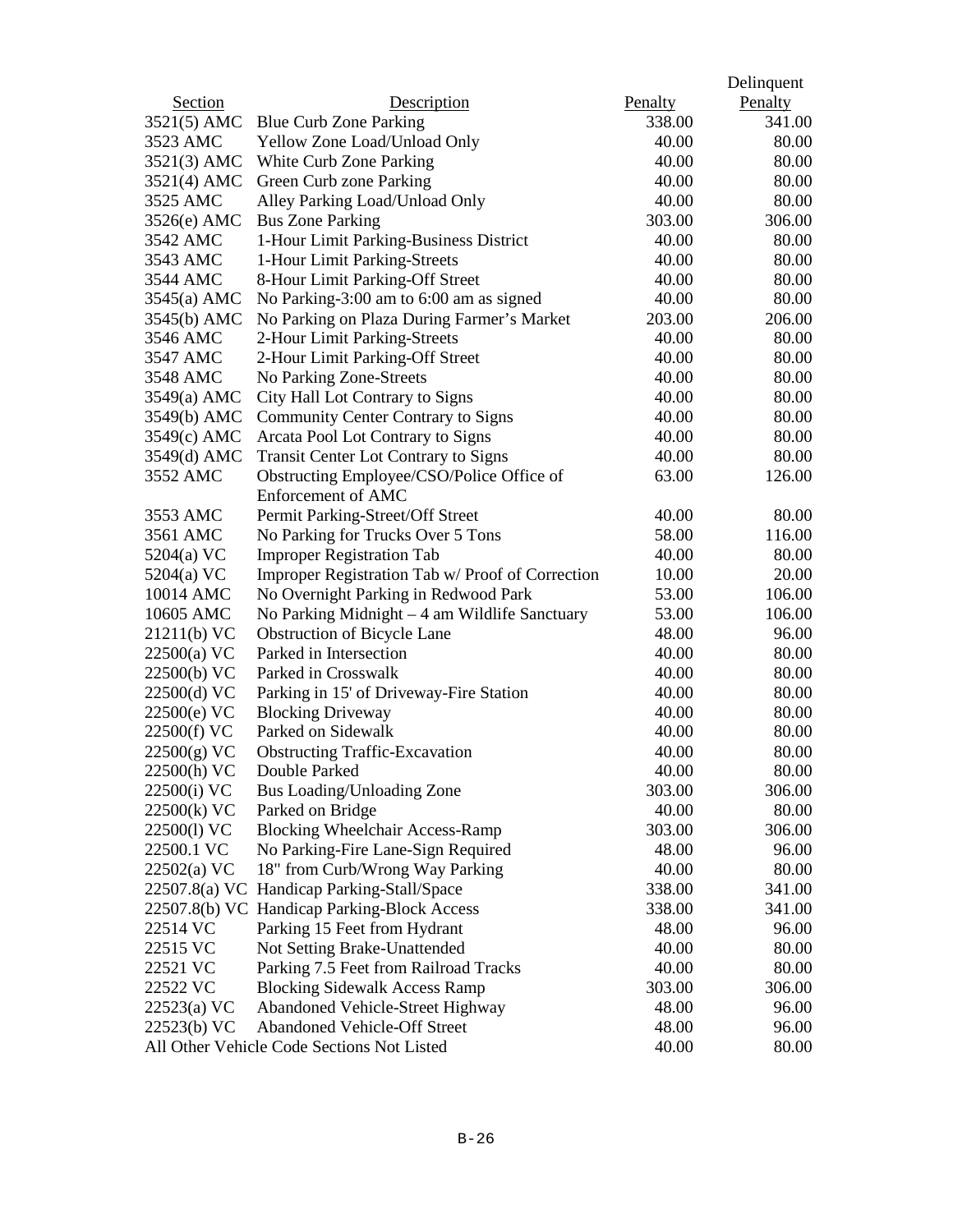# **SECTION 43. EMERGENCY RESPONSE COST RECOVERY FEES**

 A charge of \$1.71/minute per officer, plus the jail booking fee established by the County and applicable medical/lab testing fees, along with a \$10 dispatch/clerical fee will be levied for providing emergency response services for the purpose of recovering the cost of the City's emergency services necessitated by a person's intentionally wrongful conduct or person negligently operating a motor vehicle, or a boat or vessel, or a civil aircraft under the influence of alcohol and/or drugs.

### **SECTION 44. HAZARDOUS MATERIALS INCIDENTS/CITY FORCES CLEAN-UP**

When the County Hazardous Materials Team charges the City for response to a hazardous materials spill or to investigate an unknown substance, the City will pass on those direct costs to the party determined to have caused the incident or situation. If that party cannot be identified, the charges shall be billed to the business owner or property owner.

When City forces respond to a spill to clean-up or contain a hazardous or controlled substance, the party(ies) responsible for allowing/creating the release shall be billed by the City of Arcata for services rendered.

# **SECTION 45. YOUTH AND FAMILY SERVICES FEES**

- A. A fee based on a sliding scale of \$5 to \$60 per hour will be charged for counseling services conducted by the licensed staff of the Youth and Family Services Division.
- B. A fee of based on a sliding scale of \$5 to \$60 per hour will be charged for consultation and facilitation services conducted by the staff of the Youth and Family Services Division.
- C. Each participant in any psychoeducational course conducted by the staff of the Youth and Family Services Division will be charged a fee of \$35.
- D. A fee of \$35 will be charged for each Diversion Agreement entered into by a juvenile cited to the Youth and Family Services Division.

# **SECTION 46. FEES FOR BICYCLE LICENSES**

Every person desiring a bicycle license shall pay to the Police Department of the City of Arcata a license fee of \$4.00 per year for the remainder of the then current licensing period, payable in advance at the time application for such license is made.

A penalty of \$5.00, in addition to any license fee, shall be imposed upon any bicycle owner who fails to comply with Section 3701(a) within fifteen (15) days after said person becomes subject to the provisions of this article.

Every person desiring to renew a current bicycle license issued by the City of Arcata shall pay to the Police Department a license renewal fee of \$2.00 per year for the remainder of the then current licensing period, payable in advance at the time application for such renewal is made.

Every person desiring a replacement bicycle license for a lost, damaged or stolen bicycle license issued by the City of Arcata shall pay to the Police Department a fee of \$2.00 for such replacement bicycle license.

Every person desiring to transfer registration of a bicycle with a current license by the City of Arcata shall submit a properly completed "Transfer of Ownership" form and pay to the Police Department a registration transfer fee of \$2.00.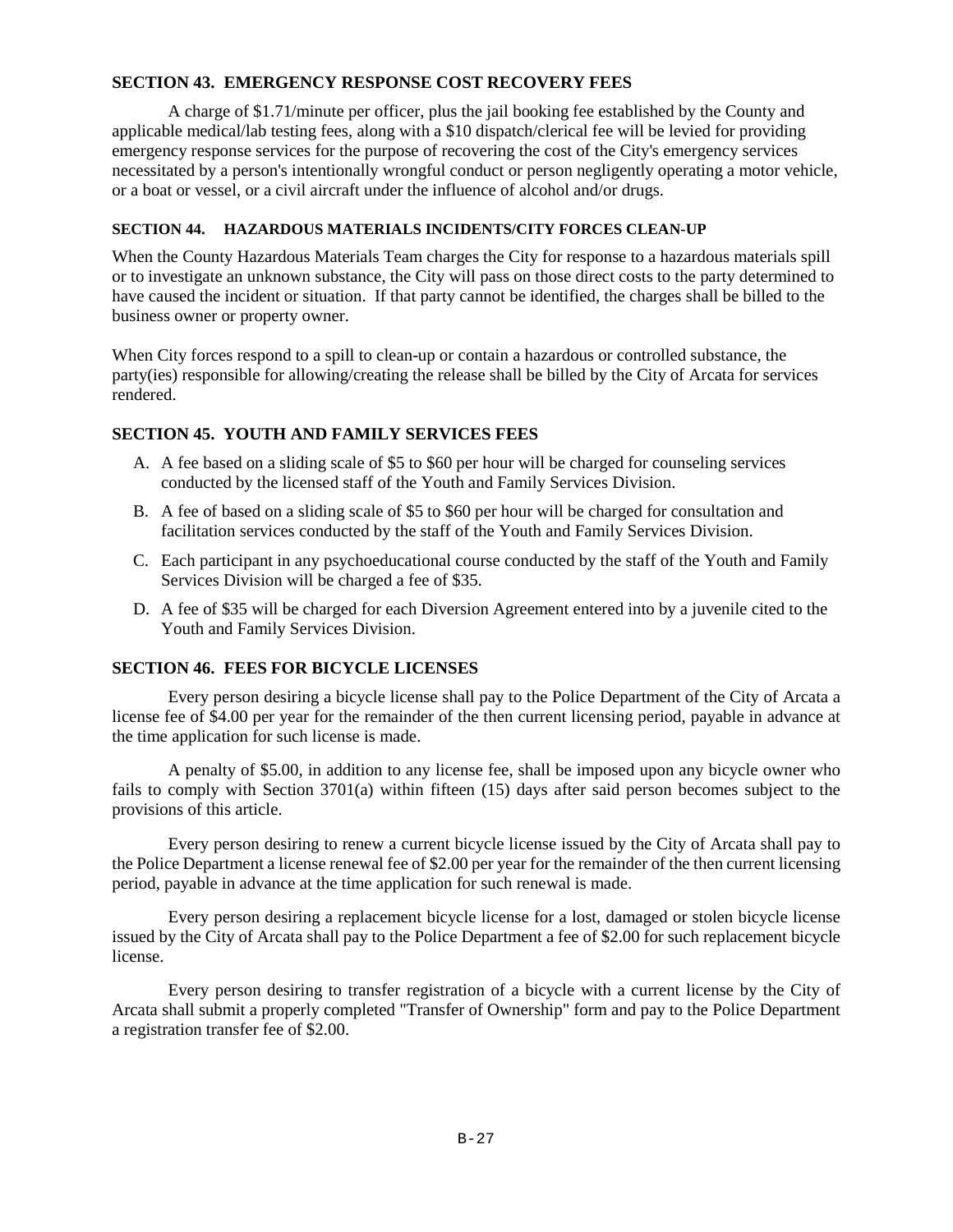### **SECTION 47. FEES FOR RETAIL FIREARMS DEALERS LICENSE**

Every person engaged in the retail sale of firearms shall pay to the Police Department of the City of Arcata an annual license fee of \$25.00 for a Retail Firearms Dealers License payable in advance at the time application/renewal for such license is made.

### **SECTION 48. FEES FOR SECONDHAND DEALERS**

Every person, co-partnership, firm, or corporation whose business includes buying, selling, trading, taking in pawn, accepting for sale on consignment, accepting for auction or auctioning secondhand tangible personal property shall pay to the Police Department of the City of Arcata an initial license fee of \$75.00 and an annual renewal fee of \$25.00.

In addition to the City fees, the applicant must also pay the fees charged by the State of California, Department of Justice, for licensing and fingerprint processing. As used in this section, tangible personal property includes the property defined in Section 21627 of the Business and Professions Code.

A secondhand dealer does not include a coin dealer. For purposes of this section, a coin dealer means any person, firm, partnership, or corporation whose principal business is buying, selling, and trading of coins, monetized bullion, or commercial grade ingots of gold, or silver, or other precious metals.

### **SECTION 49. RECORD REVIEWS**

Members of the public will be charged a fee of \$15 (plus labor costs) to review their own local criminal offender record information.

# **SECTION 50. RECORD SEALINGS**

A person who petitions for an order to seal a record may be ordered by the Court to reimburse the City for the actual cost of services rendered, whether or not the petition is granted and the records are sealed or expunged. When such an order is issued, the City will charge \$16 per hour, not to exceed one hundred twenty dollars (\$120).

# **SECTION 51. CIVIL COURT APPEARANCES AND SUBPOENAES FOR RECORDS**

A deposit of \$150 must accompany any subpoena requiring an officer's appearance in a civil case. After the appearance has been made, the costs incurred by the City (officer's time, mileage, etc.) will be charged against the deposit and either a refund check or additional bill will be generated.

# **SECTION 52. RELEASE OF STORED OR IMPOUNDED VEHICLES**

A fee of \$75.00 will be charged for the release of any vehicle stored as a result of abandonment, or being left unattended in a manner which presents traffic or safety hazards, or having expired registration.

A fee of \$125 will be charged for the release of any vehicle impounded as a result of the driver's actions (i.e. driver arrested, driving without a valid license, etc.).

# **SECTION 53. RELEASE OF IMMOBILIZED VEHICLES**

A fee of \$75.00 will be charged for the release of a vehicle which has been immobilized resulting from unpaid parking penalties.

# **SECTION 54. REPOSSESSED VEHICLE**

A fee equal to that required by State law will be charged for the release of any vehicle which has been repossessed by the legal owner.

# **SECTION 55. ABANDONED VEHICLE REMOVAL FROM PRIVATE PROPERTY**